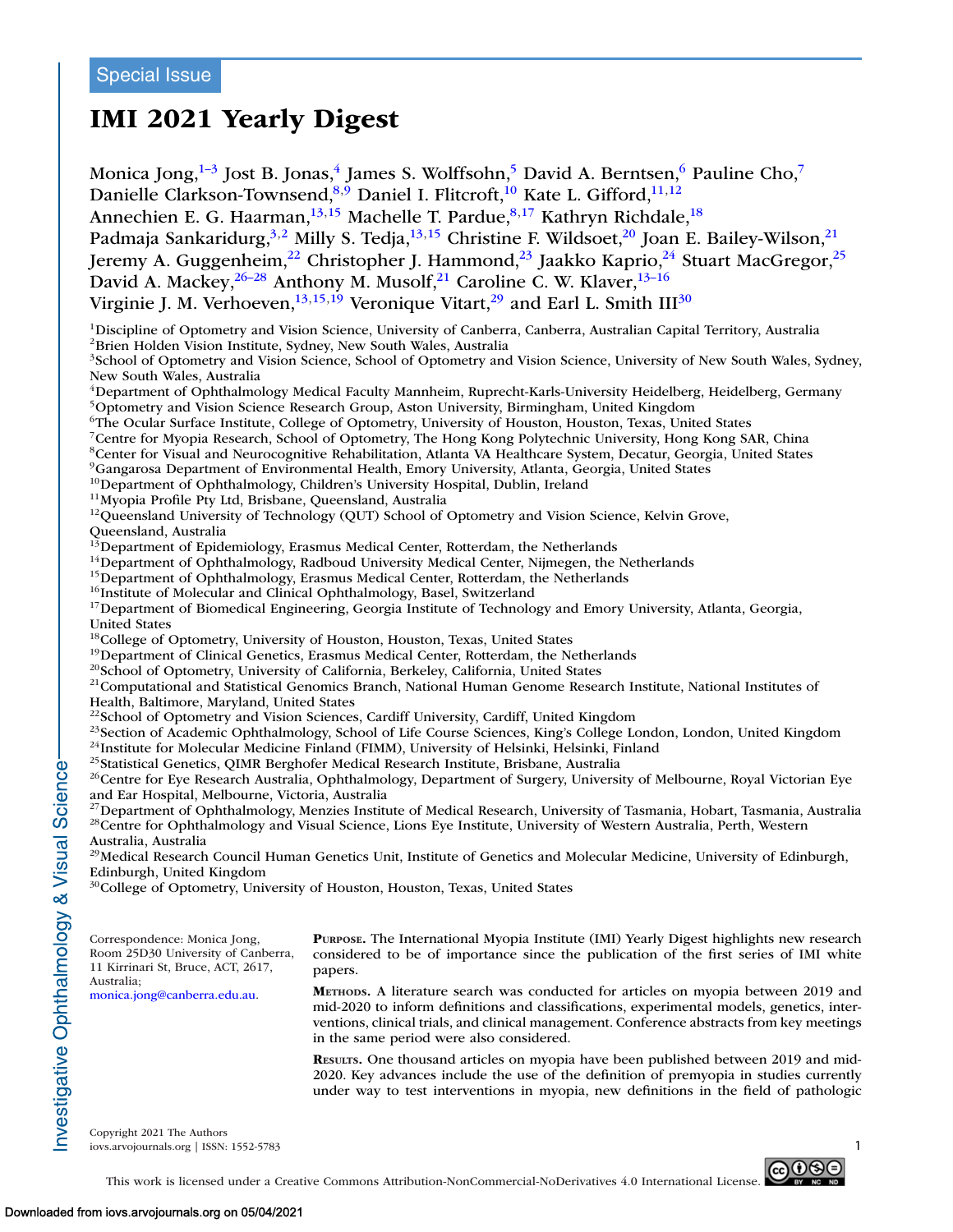**Received:** December 22, 2020 **Accepted:** January 24, 2021 **Published:** April 28, 2021

Citation: Jong M, Jonas JB, Wolffsohn JS, et al. IMI 2021 yearly digest. *Invest Ophthalmol Vis Sci.* 2021;62(5):7. <https://doi.org/10.1167/iovs.62.5.7>

myopia, the role of new pharmacologic treatments in experimental models such as intraocular pressure–lowering latanoprost, a large meta-analysis of refractive error identifying 336 new genetic loci, new clinical interventions such as the defocus incorporated multisegment spectacles and combination therapy with low-dose atropine and orthokeratology (OK), normative standards in refractive error, the ethical dilemma of a placebo control group when myopia control treatments are established, reporting the physical metric of myopia reduction versus a percentage reduction, comparison of the risk of pediatric OK wear with risk of vision impairment in myopia, the justification of preventing myopic and axial length increase versus quality of life, and future vision loss.

**CONCLUSIONS.** Large amounts of research in myopia have been published since the IMI 2019 white papers were released. The yearly digest serves to highlight the latest research and advances in myopia.

Keywords: myopia, classification, definitions, high myopia, pathologic myopia, genetics, emmetropization, interventions, atropine, contact lenses, spectacles, orthokeratology, management guidelines, clinical trials, axial length, cycloplegia

The International Myopia Institute (IMI) consensus group<br>was founded in 2015 by the late Professor Brien Holden<br>www.scotter (BHVI, Sydney) following the joint World Health Organization (WHO) and BHVI Meeting on Myopia held in Sydney. The IMI was formed to facilitate the sharing of evidencebased findings related to the worldwide significant increase of myopia with practitioners, researchers, and policy makers. The initial impetus for the IMI was to develop consensus definitions of myopia, high myopia, and pathologic myopia, as well as recommendations on treatment strategies to prevent myopia onset and to slow myopia progression, especially in low-income settings, and to promote basic and clinical research on myopia.<sup>1</sup>

The subsequent International Myopia Conference Meeting (IMC) in 2015 further highlighted the need for a consensus group and led to the collaboration between the IMC and IMI, which resulted in the formation of the initial seven task forces that produced the first series of IMI white papers on myopia. Wolffsohn et al.<sup>1</sup> details the history of the IMI. This was a truly global collaborative effort, and today the IMI has over 130 experts involved in 13 taskforces. The first white papers were published in *Investigative Ophthalmology and Visual Science* (*IOVS*) in 2019, a process chaired by Professors Earl Smith, James Wolffsohn, and Serge Resnikoff and facilitated by Dr. Monica Jong.

Professor Serge Resnikoff accepted the role of chair of IMI in 2018, and since the publication of the first IMI white papers, IMI has pursued its mission to disseminate evidencebased information to advance research, education, and myopia management to prevent future myopia-related vision loss and blindness. Recent key achievements include the IMI definitions<sup>2</sup> being referenced at the ICD-11 Revision Technical meeting in 2019, the IMI white papers being referenced in the WHO World Report on Vision, clinical summaries derived from the IMI white papers being translated into 12 languages, dedicated sessions being included at key practitioner and scientific meetings, and five new 2021 IMI white papers published in this special issue of *IOVS*. Raising awareness for myopia and high myopia as a significant public health issue is an ongoing process involving the collective efforts of researchers, clinicians, industry, policy makers, and various groups that work with children. More voices calling for collective action are necessary to move this area forward and ensure the latest evidence-based practice.

A search of PubMed using the term "myopia" from 2019 to mid-2020 alone yielded almost 1000 peer-reviewed articles. In other words, almost 1000 articles have been published since the first series of IMI white papers (2019). This presents a daunting challenge in trying to keep up with the latest information. The yearly digest is a simple and convenient way for clinicians and researchers to access the recent highlights in myopia. The yearly digests are organized around six of the original seven IMI white papers. The taskforce members producing the digests were involved in the original IMI white papers and have curated between 3 and 10 of the most potentially impactful articles published in their area from 2019 to the mid-2020, with personal insights. Various online databases were searched from 2019 up to mid-2020, and notable conference presentations that featured myopia such as the IMC 2019, Tokyo Medical and Dental University, and the ARVO 2020 virtual meeting were included. The Yearly Digest updates readers in the key advances in myopia in the following sections until the next series of these IMI white papers are published:

- Defining and classifying myopia
- Experimental models of emmetropization and myopia
- Genetics of myopia
- Interventions for controlling myopia onset and progression
- Clinical myopia control trials and instrumentation
- Clinical management guidelines for myopia

### **IMI DIGEST 2021—DEFINING AND CLASSIFYING MYOPIA**

The IMI "Defining and Classifying Myopia" white paper proposed definitions for myopia, high myopia, and pathologic myopia based on statistical analysis of thresholds used in the literature and clinical relevance [\(Table 1](#page-2-0) and [Table 2\)](#page-2-0).<sup>2</sup> Previously, over 400 definitions had been used in the literature, and many different cutoffs for myopia and high myopia had been suggested. This caused some confusion for differentiating various grades of myopia, in particular for the delineation of high myopia and pathologic myopia.<sup>2,3</sup> Standardizing definitions will ease evidence-based manage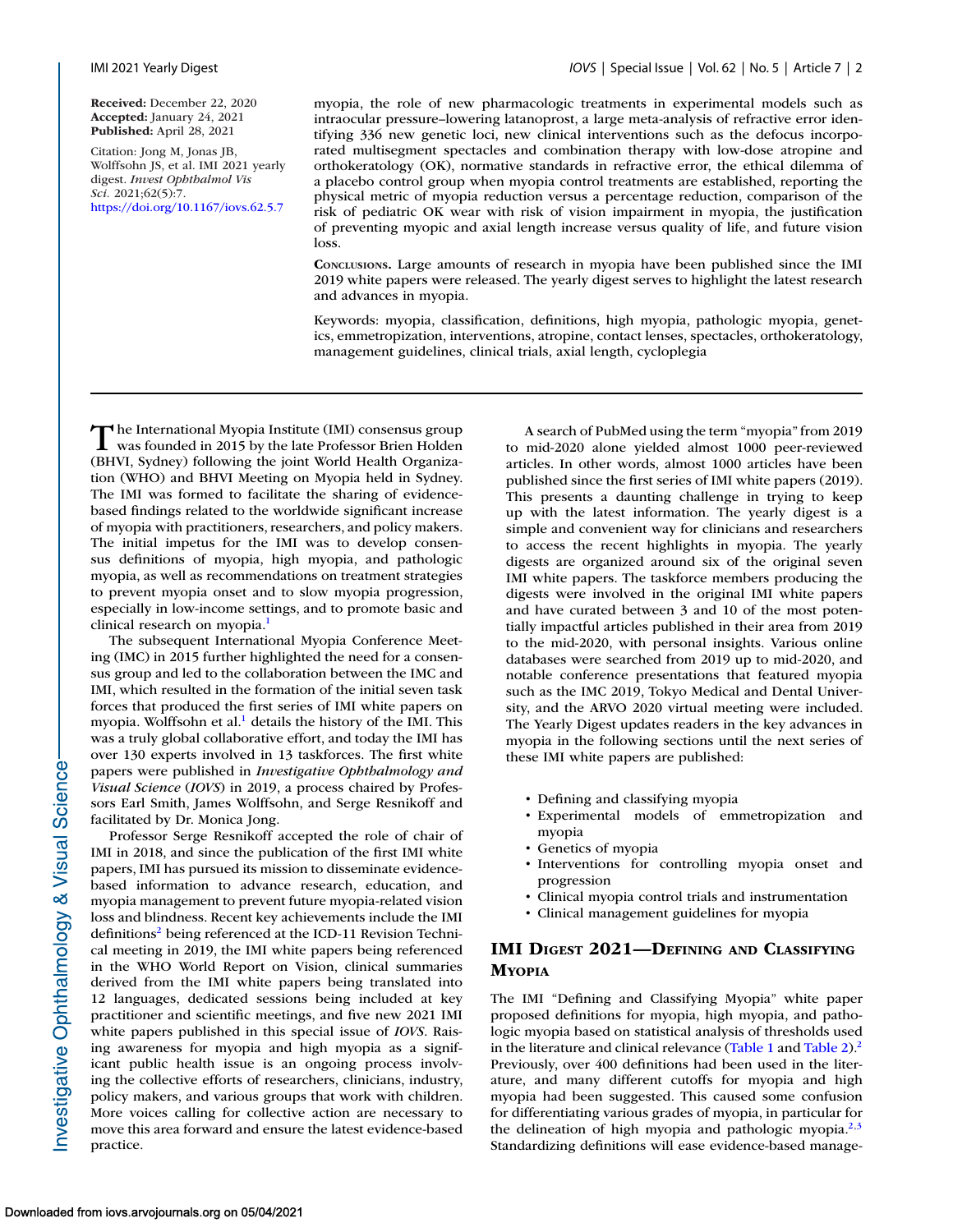<span id="page-2-0"></span>**TABLE 1.** Summary of Proposed General and Quantitative Thresholds for Myopia Adapted From IMI Defining and Classifying Myopia White Paper<sup>2</sup>

| <b>Definition</b><br><b>Term</b> |                                                                                                                                                                                                                                                                                                                                                                                              |  |  |  |  |
|----------------------------------|----------------------------------------------------------------------------------------------------------------------------------------------------------------------------------------------------------------------------------------------------------------------------------------------------------------------------------------------------------------------------------------------|--|--|--|--|
| Qualitative definitions          |                                                                                                                                                                                                                                                                                                                                                                                              |  |  |  |  |
| Myopia                           | A refractive error in which rays of light entering the eye parallel to the optic axis are brought to a<br>focus in front of the retina when ocular accommodation is relaxed. This usually results from the<br>eyeball being too long from front to back but can be caused by an overly curved cornea or a lens<br>with increased optical power, or both. It is also called near sightedness. |  |  |  |  |
| Axial myopia                     | A myopic refractive state primarily resulting from a greater than normal axial length.                                                                                                                                                                                                                                                                                                       |  |  |  |  |
| Refractive myopia                | A myopic refractive state that can be attributed to changes in the structure or location of the image<br>forming structures of the eye (i.e., the cornea and lens).                                                                                                                                                                                                                          |  |  |  |  |
| Secondary myopia                 | A myopic refractive state for which a single, specific cause (e.g., drug, corneal disease, or systemic<br>clinical syndrome) can be identified that is not a recognized population risk factor for myopia<br>development.                                                                                                                                                                    |  |  |  |  |
| Quantitative definitions         |                                                                                                                                                                                                                                                                                                                                                                                              |  |  |  |  |
| Myopia                           | A condition in which the spherical equivalent refractive error of an eye is $\leq -0.50$ D when ocular<br>accommodation is relaxed.                                                                                                                                                                                                                                                          |  |  |  |  |
| Low myopia                       | A condition in which the spherical equivalent refractive error of an eye is $\leq -0.50$ D and $> -0.00$ D<br>when ocular accommodation is relaxed.                                                                                                                                                                                                                                          |  |  |  |  |
| High myopia                      | A condition in which the spherical equivalent refractive error of an eye is $\leq -6.00$ D when ocular<br>accommodation is relaxed.                                                                                                                                                                                                                                                          |  |  |  |  |
| Premyopia                        | A refractive state of an eye of $\leq +0.75$ D and $> -0.50$ D in children where a combination of baseline<br>refraction, age, and other quantifiable risk factors provide a sufficient likelihood of the future<br>development of myopia to merit preventative interventions.                                                                                                               |  |  |  |  |

#### TABLE 2. Definitions for the Structural Complications of Myopia<sup>2,[29](#page-18-0)</sup>

| <b>Term</b>                                                      | <b>Definition</b>                                                                                                                                                                                                                                                                                                                                                                                        |
|------------------------------------------------------------------|----------------------------------------------------------------------------------------------------------------------------------------------------------------------------------------------------------------------------------------------------------------------------------------------------------------------------------------------------------------------------------------------------------|
| Descriptive definitions                                          |                                                                                                                                                                                                                                                                                                                                                                                                          |
| Pathologic myopia                                                | Excessive axial elongation associated with myopia that leads to structural changes in the posterior<br>segment of the eye (including posterior staphyloma, myopic maculopathy, and high<br>myopia-associated optic neuropathy) and that can lead to loss of best-corrected visual acuity.                                                                                                                |
| Myopic macular degeneration<br>(MMD)                             | A vision-threatening condition occurring in people with myopia, usually high myopia that comprises<br>diffuse or patchy macular atrophy with or without lacquer cracks, macular Bruch's membrane<br>defects, choroidal neovascularization, and Fuchs spot.                                                                                                                                               |
| Diagnostic subdivisions of MMD                                   |                                                                                                                                                                                                                                                                                                                                                                                                          |
| Myopic maculopathy<br>Presumed myopic macular                    | Category 0: no myopic retinal degenerative lesion.<br>Category 1: tessellated fundus.<br>Category 2: diffuse chorioretinal atrophy.<br>Category 3: patchy chorioretinal atrophy.<br>Category 4: macular atrophy.<br>"Plus" features: lacquer cracks, myopic choroidal neovascularization, and Fuchs spot.<br>A person who has vision impairment and vision acuity that is not improved by pinhole, which |
| degeneration                                                     | cannot be attributed to other causes, and<br>The direct ophthalmoscopy records a supplementary lens $> -5.00$ D and shows changes such as<br>"patchy atrophy" in the retina or<br>The direct ophthalmoscopy records a supplementary lens $> -10.00$ D.                                                                                                                                                   |
| Specific clinical conditions characteristic of pathologic myopia |                                                                                                                                                                                                                                                                                                                                                                                                          |
| Myopic traction maculopathy<br>(MTM)                             | A combination of macular retinoschisis, lamellar macula hole, and/or foveal RD (FRD) in highly<br>myopic eyes attributable to traction forces arising from adherent vitreous cortex, epiretinal<br>membrane, internal limiting membrane, retinal vessels, and posterior staphyloma.                                                                                                                      |
| Myopia-associated glaucoma-like<br>optic neuropathy              | Optic neuropathy characterized by a loss of neuroretinal rim and enlargement of the optic cup,<br>occurring in highly myopic eyes with a secondary macrodisc or parapapillary delta zone at a<br>normal intraocular pressure.                                                                                                                                                                            |

ment of myopia and improve comparability of research outcomes. Since the publication of the IMI white paper on the myopia definitions, several studies have been published and selected here for commentary. These studies further highlight the need for standardization of the myopia definitions and show that definitions may be selected based on the relevant population and what is being evaluated as an outcome. In addition to defining thresholds for myopia and pathologic myopia as a structural and not a refractive concept, a range of other terms were defined such as premyopia, secondary myopia, myopic traction maculopathy (MTM), and myopia-associated glaucoma-like optic neuropathy (MAGON) (further discussed in the IMI 2021 white paper: "IMI Pathologic Myopia"<sup>4</sup>). These terms are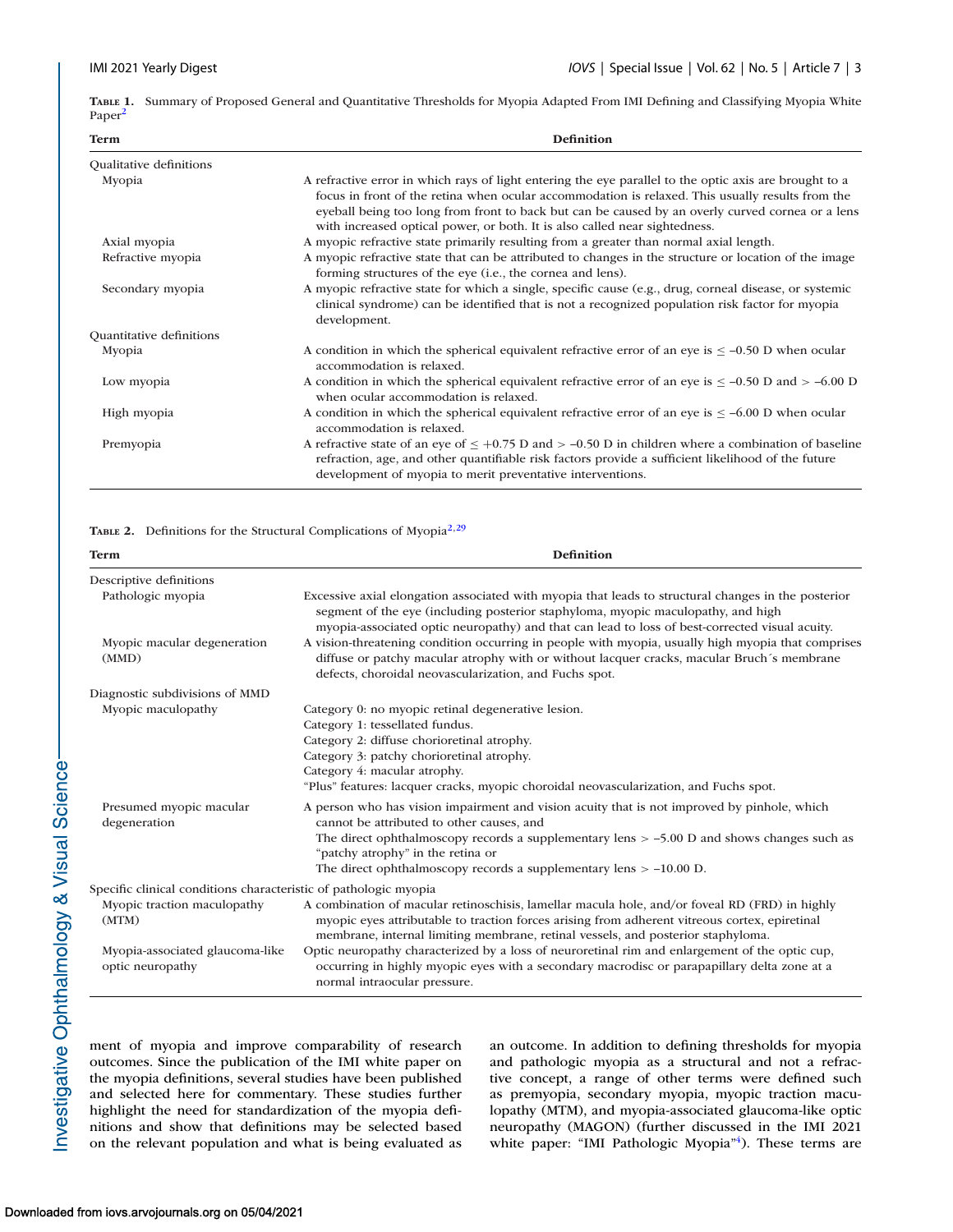starting to become more widely used and are further discussed below.

#### **Myopia Thresholds**

In relation to the standardization of refractive thresholds, several articles have explicitly cited the proposed standards.<sup>5,6</sup> The need for standardization of definitions is highlighted by the continued publication of papers with varying definitions for high myopia[.7](#page-17-0) For example, a recent refractive surgery study defined a threshold for high myopia at  $-9.00$  D.<sup>8</sup> This paper, like many others, also highlighted the issue of the inconsistent use of the mathematical symbols for "less than" in relation to myopia, in that extremely high myopia was described as  $\ge$  -9.00 D, but the context indicates that this was intended to mean more myopic than –9 D, rather than a refractive error  $\geq$  – 9.00 D. Another recent paper defined high myopia as "as the presence of a highly negative refractive error (>−6.00 to −8.00 D)," again using the mathematical symbol ">" to mean "more myopic" when mathematically, it should be written as "<" to indicate a more negative value and more myopia.<sup>9</sup> The IMI definitions and classifications white paper[2](#page-17-0) proposed that mathematical symbols should be used in a strict mathematical sense for consistency and that words be used where potential ambiguity arises (e.g., "more than  $6.00$  D of myopia" or "more myopic<sup>2</sup> than  $-6.00$  D").

Achieving complete consistency in reporting refractive errors is unlikely to be achieved in the short term. One suggestion in the IMI white paper $2$  for reporting standards for myopia studies was that when different thresholds are used to better suit the research question, a sensitivity analysis should be performed at the chosen and standardized thresholds (i.e., spherical equivalent refraction  $\le -0.5$  for myopia and  $\leq -6.0$  D for high myopia). This would be invaluable when it comes to comparing studies or performing meta-analyses. The value of this approach has been demonstrated in a paper published prior to the IMI report<sup>10</sup> and supported in a paper published in  $2020$ .<sup>11</sup> The cutoff values for myopia have a strong effect on the estimated prevalence of myopia and high myopia in population-based studies. For example, in the study by Parssinen and Kauppinen, $^{12}$  defining high myopia as a spherical equivalent refraction < –6.00 D in the right eye or by a spherical equivalent of  $\leq -6.00$ D or  $\leq$  -5.00 D in either eye was associated with a myopia prevalence of 24%, 32% and 52%, respectively.

The recent publication of normative standards for refractive errors is also a step forward. San-Diez et al. $^{13}$  reported axial length growth curves for Chinese children for estimating the risk of myopia, based on age, gender, the axial length/corneal radius ratio, and spherical refractive error. The growth curves were based on a data set from 12,554 children aged 5 to 16 years from Wuhan, China. Compared with the axial length growth curves for European children of the same age, $13<sup>b</sup>$  the Chinese children had significantly longer axial lengths. San-Diez and colleagues $13$  used a threshold of −5.00 D, but this study was initiated prior to the publication of the IMI white paper[.2](#page-17-0) The definition of centile-based standards to refraction offers a rational basis for an age-adjusted definition of high myopia in children and adolescents, in whom the development of high myopia in adulthood is likely or very likely. Refraction reference curves in European children have also been published but were noncycloplegic.<sup>14</sup>

More longitudinal studies will be needed to validate these approaches.

In the IMI definitions white paper, $<sup>2</sup>$  the proposed defi-</sup> nition of myopia did not stipulate cycloplegia as a requirement but included the caveat "when ocular accommodation is relaxed" [\(Table 1\)](#page-2-0). This was intentional to avoid potentially invalidating many epidemiologic studies in adults. Cycloplegia remains the gold standard in studies of refractive error in children, $\frac{15}{15}$  but in some settings, for example, school screenings, cycloplegia can be impractical, but the data are still useful (covered in detail in the "IMI Clinical Myopia Control Trials and Instrumentation" white paper).<sup>16</sup> From a functional point of view, the various degrees of myopia may be defined by the uncorrected visual acuity of the respective refractive error. Introducing unaided distance visual acuity criteria could be useful to avoid overdiagnosing myopia due to instrument myopia when cycloplegia is not used.<sup>17</sup>

### **Other Definitions: Premyopia and Secondary Myopia**

The concept of premyopia has emerged over the past few years, and the IMI proposed a practical definition of this concept [\(Table 1\)](#page-2-0). Several clinical trials, notably the ATOM3 study from Singapore (NCT03140358, https: [//clinicaltrials.gov/ct2/show/NCT03140358\), are currently](https://clinicaltrials.gov/ct2/show/NCT03140358) recruiting premyopes to test whether atropine can delay or prevent myopia onset. Premyopia is now also being discussed in the context of a comprehensive approach to myopia progression management. $18$  Secondary myopia is a potentially useful concept but remains rarely used in this field, despite being a widely adopted term in other conditions (e.g., glaucoma). It has appeared recently in several publications as an exclusion criterion $19,20$  and in a review on the perennial "nature versus nurture" question.<sup>21</sup>

#### **Pathologic Myopia**

In relation to terminology and definitions, the area that remains in greatest flux is the concept of pathologic myopic. New classifications are still being proposed, and it is likely to be some time until a clear consensus emerges in this area.<sup>9</sup> Rather than a refractive definition, the concept of pathologic myopia was defined in purely structural terms as a set of complications that arise from high myopia with increasing age[.2](#page-17-0) The understanding of structural complications and their visual implications continues to evolve.<sup>22</sup> Several recent papers provide excellent data on the risk of such complica-tions and the impact on vision.<sup>23,[24](#page-18-0)</sup> Although high myopia– related ocular complications are recognized to increase with age, particularly after age 50 years, these complications are now also being recognized in highly myopic children.<sup>25</sup> The continual refinement of optical coherence tomography (OCT) will undoubtedly contribute to improving the understanding of pathologic myopia, and one specific OCT-based definition—myopic traction maculopathy (MTM), which is becoming more widely used. The clinical characteristics of MTM are becoming well defined, $26$  and a staging system has now been proposed.<sup>27</sup> The impact of high myopia on optic nerve structure and function, as encapsulated in the term myopia associated glaucomatous optic neuropathy (MAGON) is also a topic of current research and interest.<sup>28</sup> For a detailed discussion, please refer to the IMI 2021 white paper "IMI Pathologic Myopia.["4](#page-17-0)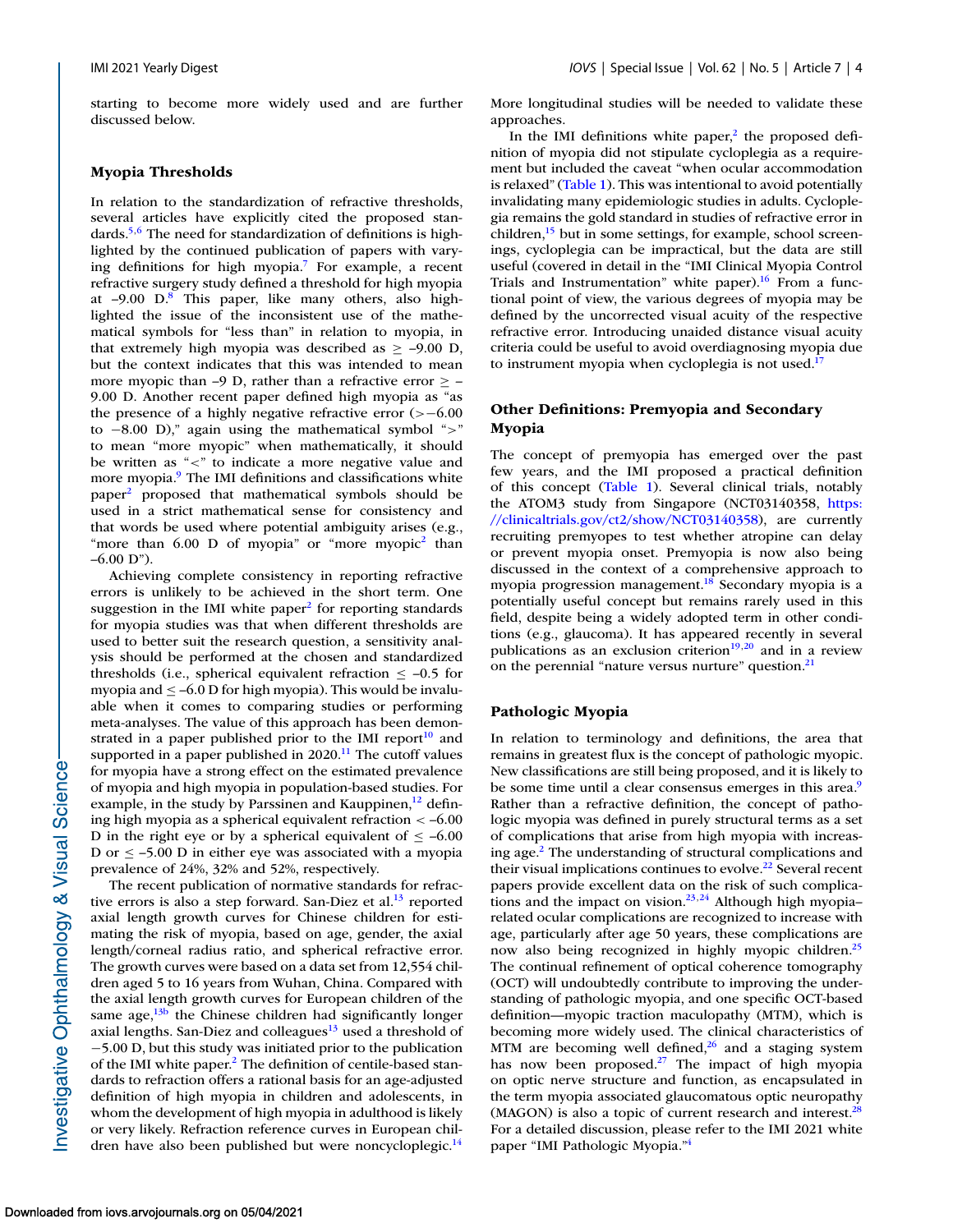#### **Conclusion**

Standardization of myopia thresholds and definitions is improving, but much work remains to be done on this topic. Meta-analyses are now a very important aspect of myopia research, and use of consistent standards will enhance the potential of this powerful statistical approach. The field of pathologic myopia is rapidly evolving, and new classifications are likely to emerge over the coming years, led by both growing clinical interest in the topic and advances in imaging technology.

### **IMI DIGEST 2021—EXPERIMENTAL MODELS OF EMMETROPIZATION AND MYOPIA**

The discovery of the phenomenon of form-deprivation myopia in 1977 ushered in the modern era of animal research on refractive development. $30$  The 2019 IMI white paper on experimental models of emmetropization and myopia<sup>31</sup> reviewed the significant progress that was achieved via research involving laboratory animals over the following 40+ years. Since then and through 2020, research involving animal models has continued to expand and to provide new and critical insights into factors that influence ocular growth and refractive development and that contribute to the genesis of common refractive errors like myopia. This digest highlights some of the high-interest, high-impact papers that have been published during the intervening period. The highlighted papers were selected based on a survey of the authors of the 2019 IMI experimental models paper. $32$  The accompanying reference list includes papers that were published since submission of the experimental models paper, specifically 3 more recent reviews,  $32-34$ 3 papers that involved nonhuman primates, $35-37$  3 that employed tree shrews, $38-40$  14 that used chickens, $41-54$  19 that involved guinea pigs<sup>55–[72](#page-19-0)</sup> and 22 that utilized mice.<sup>73–94</sup> While the chicken continues to be a mainstay in experimental myopia research, the number of publications using guinea pigs and mice has increased, particularly in the latter, to take advantage of the genetic manipulations that are possible in the mouse.

### **Intraocular Pressure and Myopia Progression**

El-Nimri NW, Wildsoet CF. Effects of topical latanoprost on intraocular pressure and myopia progression in young guinea pigs. *Invest Ophthalmol Vis Sci.* 2018;59:2644–2651[.66](#page-19-0)

Intraocular pressure (IOP) has been hypothesized to be a contributing factor to myopia progression, primarily because the biomechanically weaker scleras in myopic eyes would be more susceptible to the stretching influence of IOP. If this were true, treatment strategies that lower IOP should slow axial myopic progression. In this respect, clinical trials using the  $\beta$ -blocker, timolol, the only ocular hypotensive drug to be clinically tested, have yielded inconsistent results. Similarly, timolol failed to reduce the degree of form-deprivation myopia in chickens, possibly because β-blockers have minimal effects on IOP at night when myopic growth appears to dominate.

El-Nimri and Wildsoet $^{66}$  demonstrated that topical latanoprost, a prostaglandin analogue, was effective in reducing IOP over 24 hours in guinea pigs, and more importantly, this commonly used ocular hypotensive drug was effective in blocking the axial myopia produced by form deprivation. In addition, they observed that latanoprost normalized the diurnal IOP rhythms in deprived eyes and that the observed reductions in myopic axial elongation were correlated with the magnitude of the IOP reductions, supporting a biomechanical explanation for the myopia control effects. This investigation is in agreement with a recent study by Liu et al.,<sup>95</sup> who showed that the  $\alpha$ adrenoreceptor agonist, brimonidine, which is a different class of ocular hypotensive from latanoprost, was also effective in reducing IOP and defocus-induced myopia in guinea pigs.

At present, alternative IOP-independent explanations for the actions of these drugs cannot be ruled out. Further investigations into underlying site and mechanisms of action for the myopia control effects for both latanoprost and brimonidine are needed. Nevertheless, the results of these studies are exciting because they indicate that well-tolerated, topically administered, ocular hypotensive drugs may provide a qualitatively new line of myopia control therapy.

### **The Role of ON and OFF Channels in Refractive Development**

Wang M, Aleman A, Schaeffel F. Probing the potency of artificial dynamic ON or OFF stimuli to inhibit myopia development. *Invest Ophthalmol Vis Sci*. 2019;60:2599–2611[.54](#page-18-0)

The ON and OFF channels originate at the sign-inverting and sign-conserving synapses between the photoreceptors and the ON and OFF bipolar cells, respectively. These channels remain largely separate through the retina, the lateral geniculate nucleus, and the early stages of cortical processing. Evidence associated with genetic mutations, pharmaceutical interventions, and manipulations of the temporal luminance profiles of ambient lighting indicates that selective interruptions/adaptations of the ON and OFF retinal channels can have qualitatively different effects on normal emmetropization and vision-induced alterations in refractive development.

In this paper, the most recent in a series of papers on this topic from the Schaeffel lab, the authors investigated the effects of dynamic ON or OFF visual stimuli on choroidal thickness (CT), a predictive indicator of the direction of refractive development. In addition, they investigated the associated changes in retinal dopamine release, a key element in the signal cascade that regulates ocular growth that is dependent on ON-pathway activity. The primary findings were that in both humans and chickens, ON stimuli produced choroidal thickening, whereas OFF stimuli caused choroidal thinning. In chickens, ON stimulation also elevated dopamine release when compared to OFF stimulation. An unexpected finding in chickens was that over longer treatment periods, both ON and OFF stimulation were associated with increased myopia in response to imposed hyperopic defocus, even though relative to OFF stimulation, ON stimulation increased dopamine, a known inhibitor of myopia.

This study is noteworthy because the results show that dynamic ON and OFF local luminance stimuli have qualitatively similar effects on CT in humans and chickens. The fact that dopamine release also varied in a bidirectional manner supports the hypothesis that dopamine is involved in the CT changes produced by ON and OFF stimuli. Significantly, the direction of changes in CT produced by these dynamic luminance stimuli agreed with previous findings from the Schaeffel lab obtained in participants viewing texts of different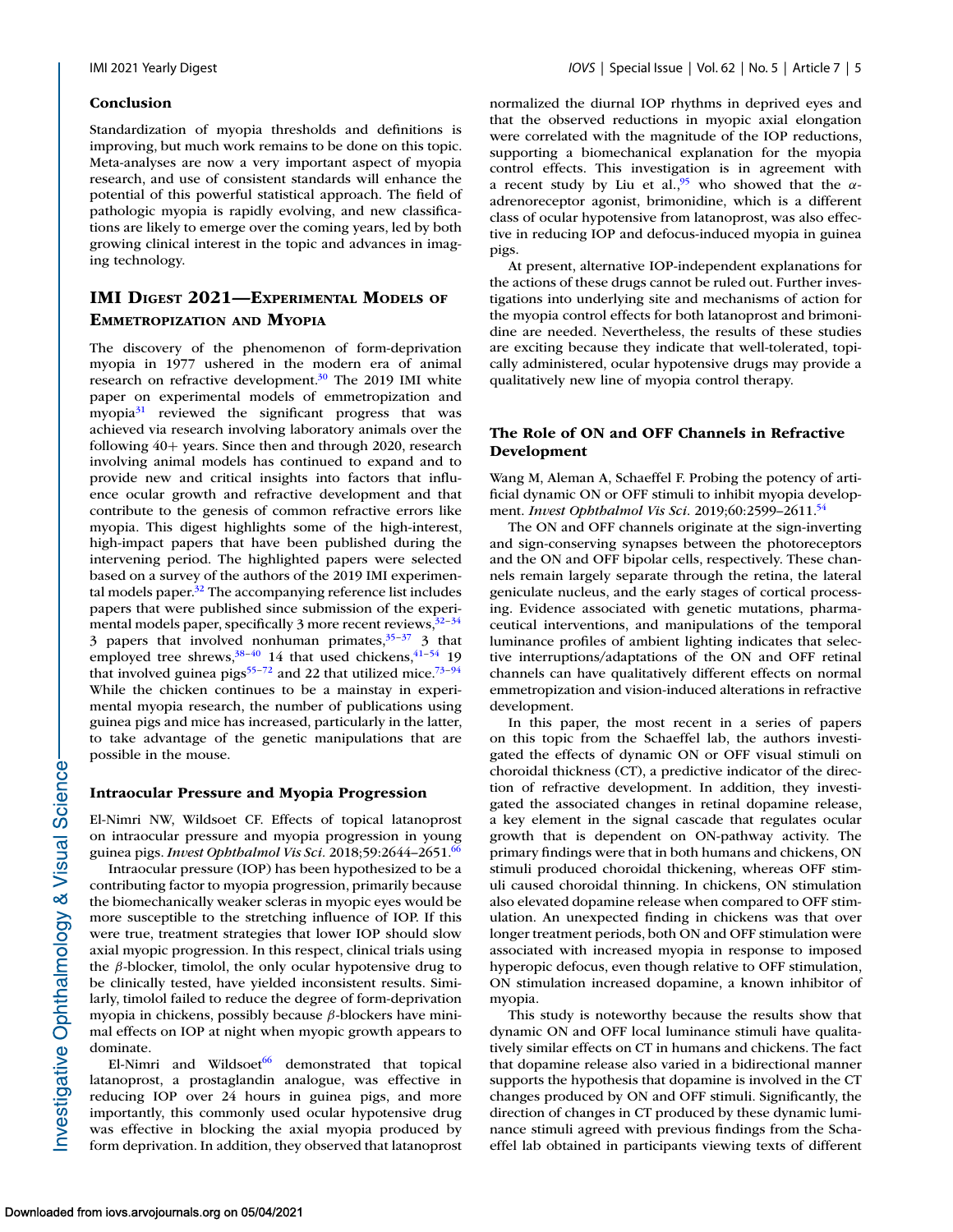contrast polarities. It will be important to determine the time course for the effects of these dynamic ON and OFF stimuli because it may be possible to manipulate signals in the ON or OFF pathways in ways that are not dependent on retinal focus but that can selectively alter axial elongation rates and the progression of myopia.

#### **Circadian Clocks and Refractive Development**

Stone, RA, McGlinn AM, Chakraborty R, et al. Altered ocular parameters from circadian clock gene disruptions. *PLoS One.* 2019;14(6):e0217111.<sup>87</sup>

Many ocular processes show diurnal oscillations that are relevant to ocular growth and refractive development. In growing eyes, axial length and choroidal thickness exhibit circadian rhythms that are altered by visual conditions that are known to interfere with normal refractive development. In animals with experimentally induced myopia, diurnal rhythms in retinal dopamine turnover and the expression of circadian rhythm–related genes are altered. The fact that manipulations of the intensity and diurnal cycle of ambient lighting, key factors in coordinating diurnal rhythms, also alter refractive development suggests that ocular circadian rhythms play a role in emmetropization and the development of common refractive errors.

In this intriguing paper, the authors investigated the effects of disrupting clock genes on optical development in 2 very phylogenetically different species, the mouse and the fly (*Drosophila melanogaster*). In comparison to littermate control mice (*Bmal1<sup>fl/fl</sup>*), retinal specific knockouts for *Bmal1,* an essential component of the circadian clock, exhibited myopic refractive errors that, like common myopia in children, were associated with increases in vitreous chamber depth. In *Drosophila*, knockouts of either the *cycle* or *period* genes in the circadian clock resulted in an elongation of the fluid-filled pseudocones of the ommatidia, an optical component considered analogous to the vitreous chamber in the camera eyes of vertebrates. Thus, it appears that circadian clocks influence the pathways that regulate ocular development in both of these widely separated species.

It is known that the basic molecular mechanisms for circadian rhythms are conserved from Drosophila to mammals. This study demonstrates that at least some aspects of these mechanisms that play a role in regulating optical development have also been conserved across species and that the maintenance of normal ocular diurnal rhythms is fundamental to normal emmetropization. This study provides further evidence that genetic and environmental factors that influence diurnal rhythms can produce alterations in optical development of the eye that are similar in nature to those associated with common refractive errors like myopia. These findings support the idea that it may be possible to manipulate ambient lighting and societal behaviors that potentially impact circadian rhythms in ways that reduce the burden of myopia.

### **Contribution of Cone Pathway Signaling in Form-Deprivation Myopia**

Chakraborty R, Yang V, Park HN, et al. Lack of cone mediated retinal function increases susceptibility to form-deprivation myopia in mice. *Exp Eye Res*. 2019;180:226–230[.73](#page-19-0)

Elegant experiments in animal models using partial diffusers have demonstrated that refractive eye growth depends on detection of visual input by the retina. $96,97$ However, the retinal signaling pathways that control refractive development and myopic eye growth remain elusive. Rod and cone photoreceptor pathways are fundamental to light detection across a large range of luminance. While there is experimental evidence that both rods and cones contribute to normal refractive development, $\frac{98,99}{8}$  cones have been thought to be more influential due to their roles in high acuity and color vision.

Chakraborty et al.<sup>73</sup> set out to investigate the role of cone photoreceptor signaling in normal refractive development and form deprivation myopia by using a mouse model with a gene mutation in *Gnat2*, the α-subunit of cone transducin. The *Gnat2*–/– mice have loss of cone function with normal rod function. The authors found that the loss of cone function did not influence normal refractive development in mice. However, the *Gnat2*–/– mice were more susceptible to form deprivation myopia, showing a ∼65% increase in myopic shift compared to wild-type control mice after 3 weeks of goggling.

These results suggest that the retinal signaling for normal emmetropization and the response to form deprivation may not be the same. Cones were not essential for normal refractive development but significantly influenced the susceptibility to form deprivation. Interestingly, these authors have previously reported on the response of a mouse with loss of rod function, *Gnat1*–/–, which showed opposite effects[.98b](#page-20-0) The absence of rod signaling results in a "flat" refractive development curve and unresponsiveness to formdeprivation myopia. Thus, rods and cones appear to play different roles in refractive eye growth: cones may modulate the response to form deprivation, while rods may be required to respond to form deprivation.

Importantly, these experiments take advantage of the mouse model of myopia in which genetic and environmental factors can be altered. The ability to genetically modify specific ocular cell types or pathways of interest is unique to the mouse model and provides an opportunity to examine how a given mutation alters normal refractive development across age as well as the response to myogenic stimuli. Such an approach is expected to offer new insights into the mechanisms controlling refractive eye growth and eventually to lead to new treatment targets.

### **Genes, Environment, and Interactions Drive Refractive Development**

Tkatchenko TV, Shah RL, Nagasaki T, Tkatchenko AV. Analysis of genetic networks regulating refractive eye development in collaborative cross progenitor strain mice reveals new genes and pathways underlying human myopia. *BMC Med Genomics.* 2019;12:113[.91](#page-19-0)

The increase in the prevalence of myopia is attributed to both environmental and genetic factors as well as the interplay between them. While the global rise of myopia is happening too rapidly to be solely caused by genetic factors, it is well documented that genetics play a role in the risk of developing hyperopia and myopia. As Dr. Judith Stern famously said, "Genetics loads the gun but the environment pulls the trigger,["99b](#page-20-0) succinctly illustrating the idea that the interactions between genes and the environment are responsible for driving the progression of many complex diseases, such as hyperopia and myopia.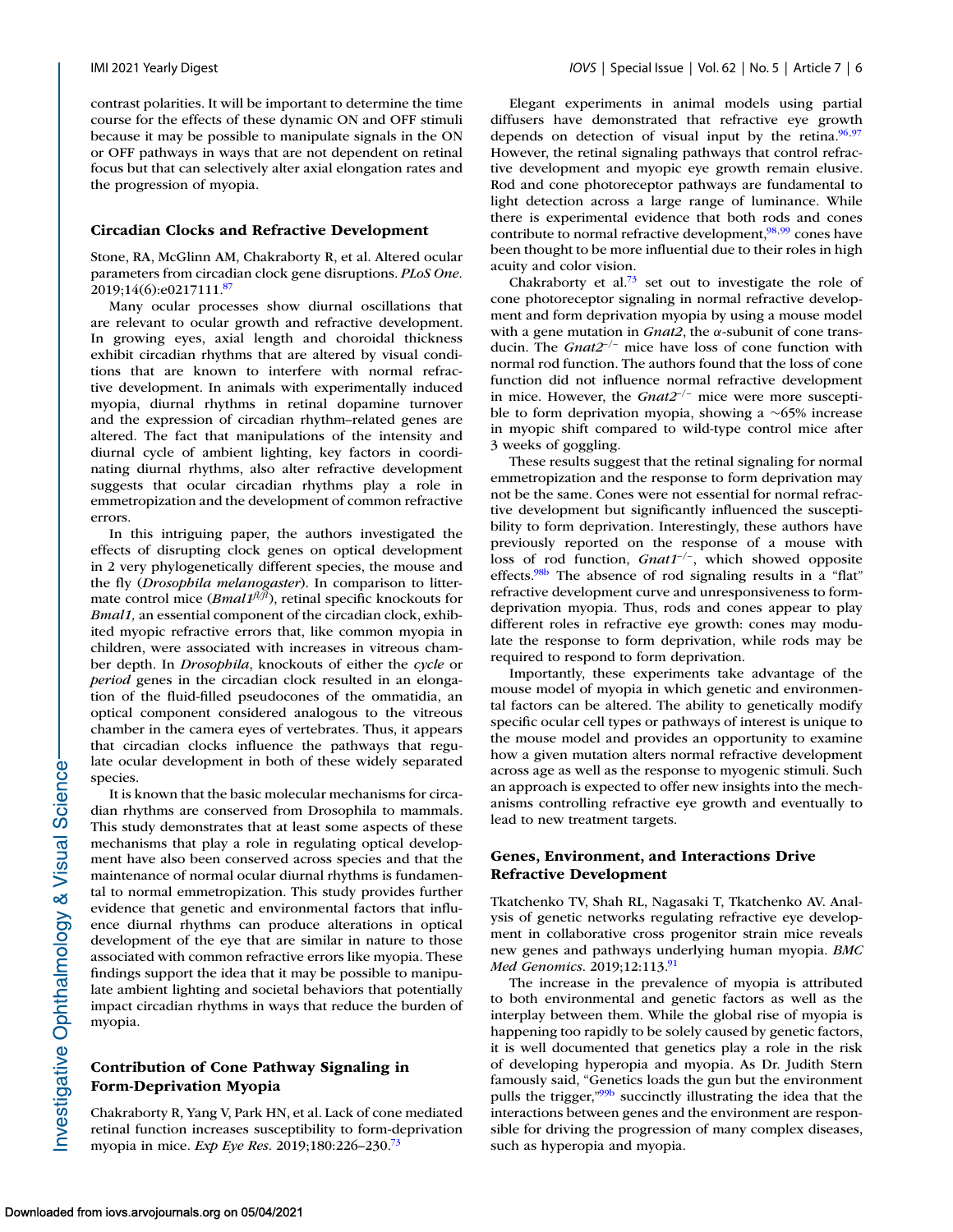

**FIGURE 1.** Historic overview of myopia gene finding from 1990 to 2020. Genes identified using whole exome sequencing (WES) are marked in *purple*. Other loci (linkage studies, GWAS) are marked in *red*. The cohorts used in the GWAS studies are indicated in *black*.

In this novel experiment, Tkatchenko et al.<sup>91</sup> evaluated how genetic backgrounds of different mouse strains interact with the visual environment to affect refractive error. By tracking the refractive errors of 8 genetically different mouse strains, they uncovered differences in refractive development between strains placed in normal and myopigenic environments. To further understand why some mouse strains are more susceptible to myopia than others, Tkatchenko et al. $91$  performed RNA sequencing on the retinas from these strains to evaluate differential gene expression. In doing so, they identified thousands of genes and multiple pathways responsible for normal refractive development in mice, many of which overlap with findings in human studies. Intriguingly, they found that while many genes were associated with both normal refractive development and myopia susceptibility, they tended to act in opposite directions.

The integration of both phenotypic measures and transcriptomic data in this study provides a powerful approach to understanding the molecular underpinnings of refractive error development. Additionally, these findings are likely relevant for human myopia, as many of the identified biological pathways and genes are conserved across species. Overall, this study identified well-defined retinal signaling pathways that may be responsible for driving ocular growth in response to the visual environment, which could guide approaches in drug development and treatment (also see the recent review by Tkatchenko and Tkatchenko $33$ ).

### **IMI DIGEST 2021—GENETICS OF MYOPIA**

#### **Introduction**

Myopia is a complex disorder in which both genetic influences and environmental factors play a role. Since the first genome-wide association study (GWAS) in 2010, the number of loci associated with refractive error has increased dramatically due to larger samples sizes. Recently, over 500 loci have been associated with refractive error (Fig. 1). The genes residing within these loci are involved in a variety of pathways, including light-processing pathways, retinal cell physiology, glutamate receptor signaling, circadian rhythm regulation, dopamine pathway, and extracellular matrix organization. Expression analyses of identified genes have implicated a role for almost all ocular cell types in the pathogenesis of myopia. While more and more loci have been associated with myopia, the exact mechanisms by which they confer susceptibility to this trait are still largely unknown. Furthermore, most of the heritability of refractive error (defined as the proportion of interindividual variation in the trait contributed by genetics) remains unexplained. Some of the missing heritability might be explained by gene–gene and gene–environment interaction, but a significant fraction of causally related genes for refractive error has yet to be discovered. There have been some key updates to the field of myopia genetics since the publication of the IMI white paper on myopia genetics[.100](#page-20-0) The PubMed database was searched using various MeSH terms (e.g., "myopia/genetics," "refractive errors/genetics," "genetic predisposition to disease") to identify articles published between February 2019 and April 2020. Most of these articles focused on gene-discovery in (pathologic) myopia<sup>101-104</sup> the genetic overlap with myopia-related complications,<sup>105,106,126</sup> epigenetics,<sup>78,85[,107,108](#page-20-0)</sup> transcriptomics, $\frac{109-113}{9}$  proteomics<sup>113,114,120</sup> and the interaction between environmental factors and genetics.<sup>115,116</sup> The key advances are highlighted below in [Figure 2.](#page-7-0)

### **Commentary**

**Gene Finding.** Perhaps the most important breakthrough in the past 12 months was the publication by Hysi et al[.101](#page-20-0) of the largest GWAS meta-analysis of refractive error to date, which included over 500,000 participants of European ancestry. This study combined data from the UK Biobank, the consumer genomics company 23andMe Inc.,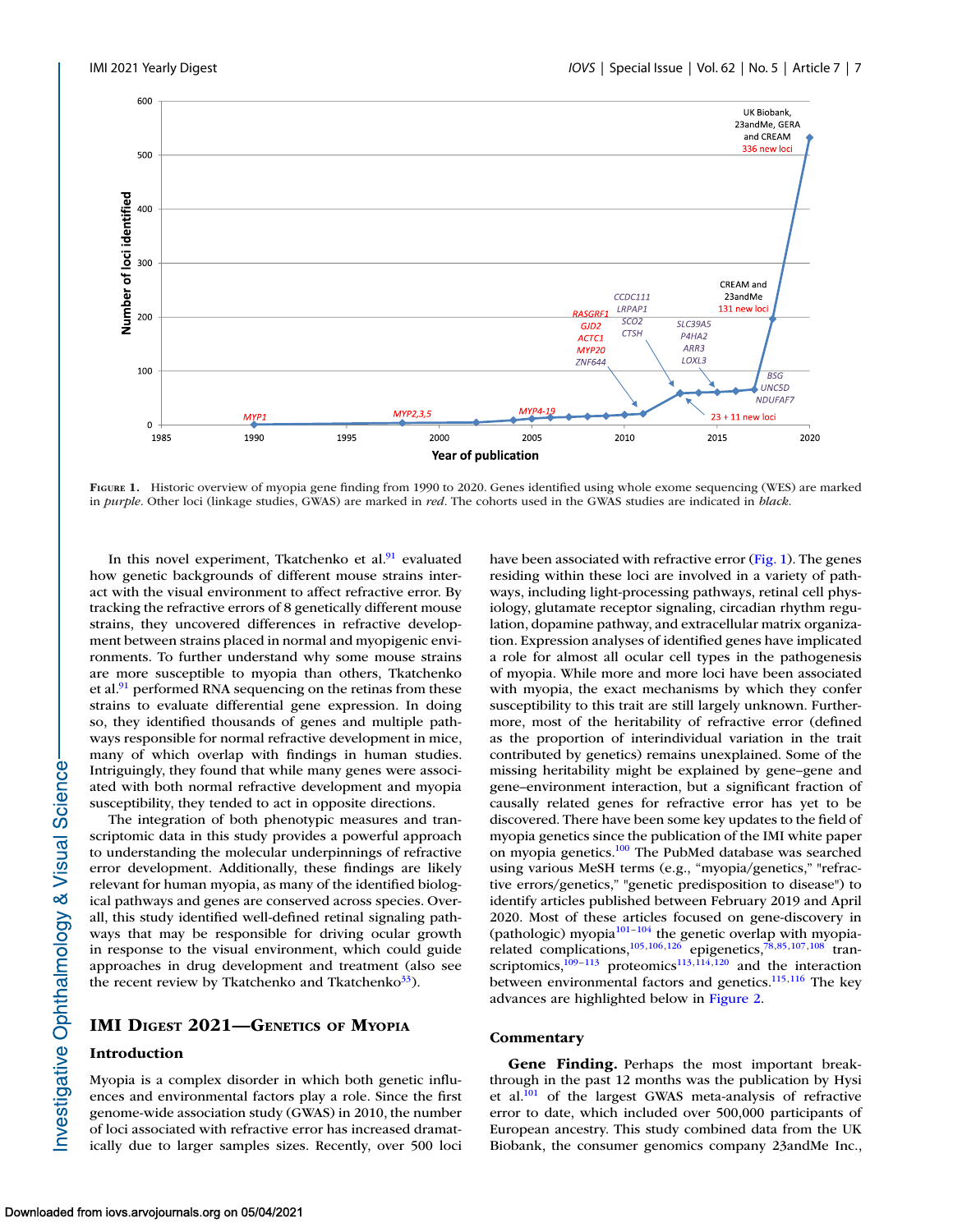<span id="page-7-0"></span>

**FIGURE 2.** Overview of myopia genetics research.

and the Genetic Epidemiology Research on Adult Health and Aging study for discovery, along with data from the CREAM consortium for replication. The authors also carried out a meta-analysis including all studies; this meta-analysis identified 449 loci, of which 336 represented new genetic loci.

This work confirmed that refractive error is genetically an extremely heterogeneous disorder involving many different processes, genes, and ocular tissues. Among the newly identified genes are genes regulating circadian rhythm, genes with known roles in corneal dystrophies, cataract and retinal dystrophies, genes in the *Wnt* signaling pathway, and genes with prominent effects on skin, hair, and eye pigmentation. Two major sets of mechanisms were proposed by the authors: first, those affecting ocular structure, development, and physiology, including IOP, and second, central nervous system–related genes, such as those with effects on retinal signaling pathways.

In addition to gene discovery, the authors assessed whether the newly identified genetic loci could be used to detect individuals at risk of developing high myopia who could possibly benefit from intervention (e.g., at-risk individuals could be targeted for early intervention with atropine eye drops or dual-focus lenses designed to slow myopia progression)[.117](#page-20-0) A polygenic risk score (PRS) for refractive error had an area under the receiver operating characteristics curve (AUC) of 0.75 for predicting high myopia (defined as spherical equivalent [SER] < –5.00 D), which compares favorably with previous methods for predicting myopia based on cycloplegic refraction in young children.<sup>118</sup> Another genetic study similarly derived a PRS for refractive error that attained an AUC of 0.75 for predicting high myopia and found that children with a PRS in the top 10% were at 6-fold higher risk of high myopia than those in the remaining 90%[.119](#page-20-0) This latter study was based on a much smaller sample than Hysi et al., $^{111}$  suggesting that there is hope for even greater accuracy in genetic prediction of myopia in the future. The genetic loci associated with myopia have relatively small effect sizes, so identifying more loci will not necessarily improve prediction of common myopia. Nevertheless, discovering even greater numbers of genes associated with refractive error development by enlarging GWAS sample sizes and improving imputation quality and usage of alternative genetic techniques will help to further elucidate the pathogenesis of myopia.

**Family Studies.** One alternative technique to identify genes, and highly penetrant rare variants in particular, is to use family-based linkage studies, since any one particular causal rare variant is more likely to be observed in multiple affected individuals within a highly aggregated family than to be observed in a sample of unrelated affected individuals. Linkage analysis takes advantage of long haplotypes shared by related affected individuals and has good power to detect high-penetrance variants in large pedigrees with multiple affected individuals. Two new studies have used this approach in families from 2 founder populations in the United States, the Pennsylvania Amish $102$  and an orthodox Ashkenazi Jewish community.<sup>103</sup> In both studies, pedigrees with a strong family history of common myopia were enrolled, and exome-based microarray genotyping was performed. Participants underwent extensive eye examinations; myopia was defined as a mean spherical equivalent ≤ –1 D. An autosomal dominant model with a rare disease allele was assumed in the 2-point parametric linkage analyses. In the Amish families, genome-wide significant linkages to myopia were identified at 12q15 and 8q21.3 across all Amish families, centered on the genes *PTPRB* and *CNGB3*. *PTPRB* (a protein tyrosine phosphatase) has not been previously linked to eye disease, although other protein tyrosine phosphatases have been implicated in myopia. *CNGB3* is expressed in cones, and a genetic defect in this gene underlies achromatopsia. Further, 3 genome-wide significant linked variants were also found within a single Amish family. These variants were all located in the gene *SLC618*, which would be novel for eye disease. In the Ashkenazi families, genome-wide significant linkage signals, not previously associated with eye disease, were observed on 7q36.1 and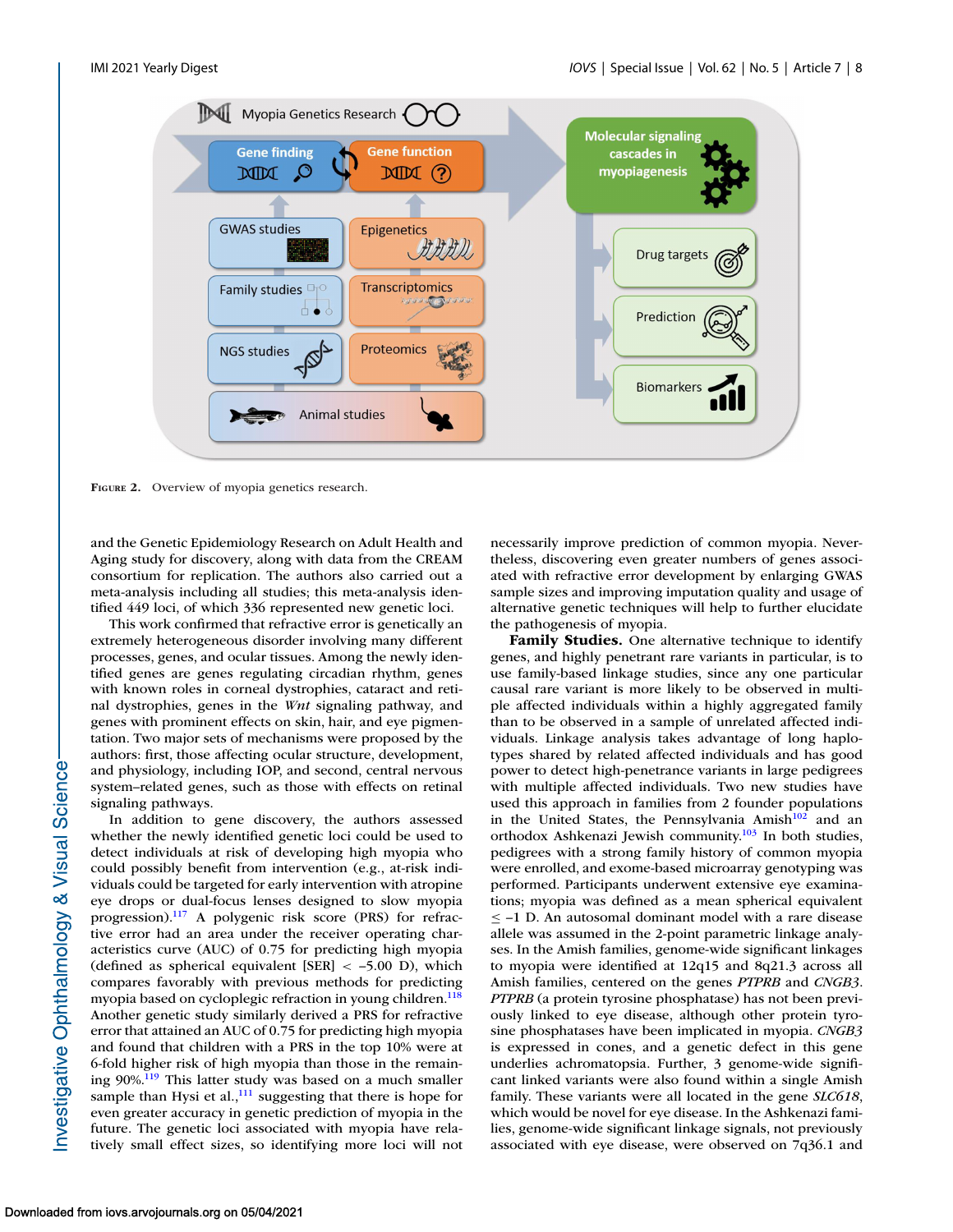8q24, centered on the genes *SSPO* and *WISP1*. This data set also replicated a previously published linkage on 1p36.1. Since linkage peaks are broad, the genes with the strongest evidence for linkage above may not be causal. Genome-wide sequencing of the most informative families in these data will help identify the causal genes and variants.

**Epigenetics.** Individuals who develop myopia early in life have a higher likelihood of progressing to high myopia. This may be caused by myopia genes with expression and effect early in life. Another explanation of this effect might be related to epigenetic changes due to influences in utero. Furthermore, epigenetic changes might influence myopia development in childhood or even between generations. Only a few studies have focused on epigenetic changes those possibly influenced by early environmental factors—in myopia development.

An epigenome-wide association study by Seow et al.<sup>85</sup> aimed to find CpG methylation sites in umbilical cord tissue associated with early onset myopia. A study population of 519 Malay, Indian, and Chinese children with available umbilical cord blood and SER at 3 years was included for analysis (29 cases [SER  $\lt$  -0.50 D] and 490 nonmyopic controls). Epigenetic signals were evaluated at 160,418 separate loci after adjusting for ethnicity, sex, gestational age, cellular composition, and batch effects. Five *CpG* probes (*cg21880079*, *cg14066632*, *cg03155767*, *cg17154092*, *cg26299044*) showed evidence of association with myopia; all were hypomethylated in myopia cases compared to controls (2.81% to 4.49% methylation change in cases compared to controls). Adjusting for parental myopia and smoking did not materially change the results. One of the 5 sites was located in a known myopia locus (*MYP10*) and 4 of the probes could be annotated to genes (*ARL1*, *FGB*, *PQLC1*, *KRT12). ARL1*, *PQLC1*, and *KRT12* showed expression in both fetal and adult human ocular tissue, whereas the *FGB* gene showed significant scleral expression in ocular mouse tissue. The authors considered that all 4 genes might be involved in corneal epithelium development and membrane transport. Umbilical cord blood was used to investigate the methylation profile. Therefore, these results may help in predicting early onset myopia but may not fully reflect biological changes in ocular tissue. The authors, however, suggest that the biological changes seen in early onset myopia in very young children are already reflected in umbilical cord tissue at birth. In addition, differentially methylated CpG sites may be used as biomarkers to predict high myopia in children. Replication in a larger data set and examination of the correlation between umbilical cord tissue methylation and eye tissue are warranted to strengthen the evidence.

A second epigenetic study by Williams et al. $107$  examined DNA methylation at approximately 450,000 CpG sites across the genome of 921 children of European ancestry from the United Kingdom (ALSPAC study), using cord blood samples collected at birth and peripheral blood samples collected at age 7 and 15 years. The capacity of these 450,000 epigenetic probes to predict myopia at age 7 and 15 years was assessed using 10-fold cross-validation. The AUC for predicting myopia at age 7 years was significantly better than at age 15 years ( $P = 0.001$ ), with an AUC in the range of 0.60 to 0.64. Detailed analysis of 9 preselected genes (*APLP2, RASGRF1, GJD2, ZMAT4, LAMA2, RBFOX1, TSPAN10, DRD1, CASC15*) previously implicated as being imprinted or involved in gene–environment interactions were tested for enriched CpG sites whose methylation level was associated with myopia at age 7 or 15 years. This revealed an association of myopia at age 7 years with DNA methylation at CpG site cg13403566 near *RASGRF1* (uncorrected *P* =  $6.4 \times 10^{-5}$ ; Bonferroni-corrected *P* = 0.025). The authors demonstrate stronger links of early epigenetic marks with myopia at age 7 years rather than age 15 years in the context of an intriguing observation that the prevalence of myopia at age 7 years (but not 15 years) was lower if the paternal grandmother had smoked in pregnancy. This association was primarily found among grandsons compared to granddaughters. Smoking is one of the best-known environmental exposures affecting epigenetic profiles, and several examples of adverse or adaptive "transgenerational" inheritance carried by epigenetic marks have been documented in humans and animal models.<sup>107</sup>

Vishweswaraiah et al.<sup>108</sup> studied epigenetic differences in 18 children aged 4 to 12 years with a high degree of myopia (SER  $\leq$  –6 D) and 18 healthy controls from 1 Polish center. The authors identified 1541 CpG sites in 1745 unique genes with a 2-fold or higher differential methylation in the high-myopia cases compared to controls. Methylation was assessed using the EPIC array (with some 850,000 CpG) probes from peripheral blood. The study of more extreme cases may be a powerful approach, but on the other hand, the small sample size means that firm conclusions cannot be made and replication in much larger samples is needed. Epigenetic mechanisms can also be explored using animal models, which enable use of the relevant tissues.

Liang et al.<sup>78</sup> successfully used this strategy; their study was based on the hypothesis that *HOXA9* plays a role in myopia development similarly to other established homeobox genes associated with myopia (*PAX6* and *MEIS1*). Moreover, *HOXA9* is known to transcriptionally activate the well-known myopia-associated transforming growth factor  $\beta$ (TGF- $\beta$ ) signaling cascade. In the Growing Up in Singapore Towards Healthy Outcomes birth cohort study, 8 preschool children represented refractive error outliers (SER < –2 D), and 7 of them had hypomethylation at *HOXA9*, suggesting that overexpression of *HOXA9* could be a risk factor for early onset myopia. The researchers then performed animal studies, measuring *HOXA9* RNA levels in the retina of form deprivation myopia (FDM) mice  $(n=9)$  by real-time polymerase chain reaction (PCR). These levels in the retina of myopic eyes were significantly higher (*P* = 0.029, paired *t*-test) than of the uncovered fellow eye. Lastly, the cellular studies based on murine retinal pigment epithelium (RPE) cells demonstrated that an increase of *HOXA9* could increase expression in several myopia-associated genes, including *TGF*β, *FGF2*, *IGF1R,* and *MMP2*. The authors concluded that since *HOXA9* is a transcription factor, it may directly or indirectly affect expression of myopia-associated genes. Albeit an elegant approach, there remains the need for replication, a larger sample size, analyses on human eye–related tissue, and bulk testing of multiple genes.

**Transcriptomics (MicroRNAs).** Regulatory mechanisms have been implicated in myopiagenesis.<sup>121</sup> While there are many regulatory elements, such as enhancer RNAs, long noncoding RNAs, and microRNAs (miRNAs), most studies focused on miRNAs for their potential therapeutic role or as a clinical biomarker. Several studies have performed miRNA next-generation sequencing and quantitative PCR (qPCR) on human aqueous humor derived at onset of cataract surgery or refractive surgery between highly myopic versus nonmyopic eyes. Zhu et al. detected differential expression between 249 mature miRNAs and 17 novel miRNAs in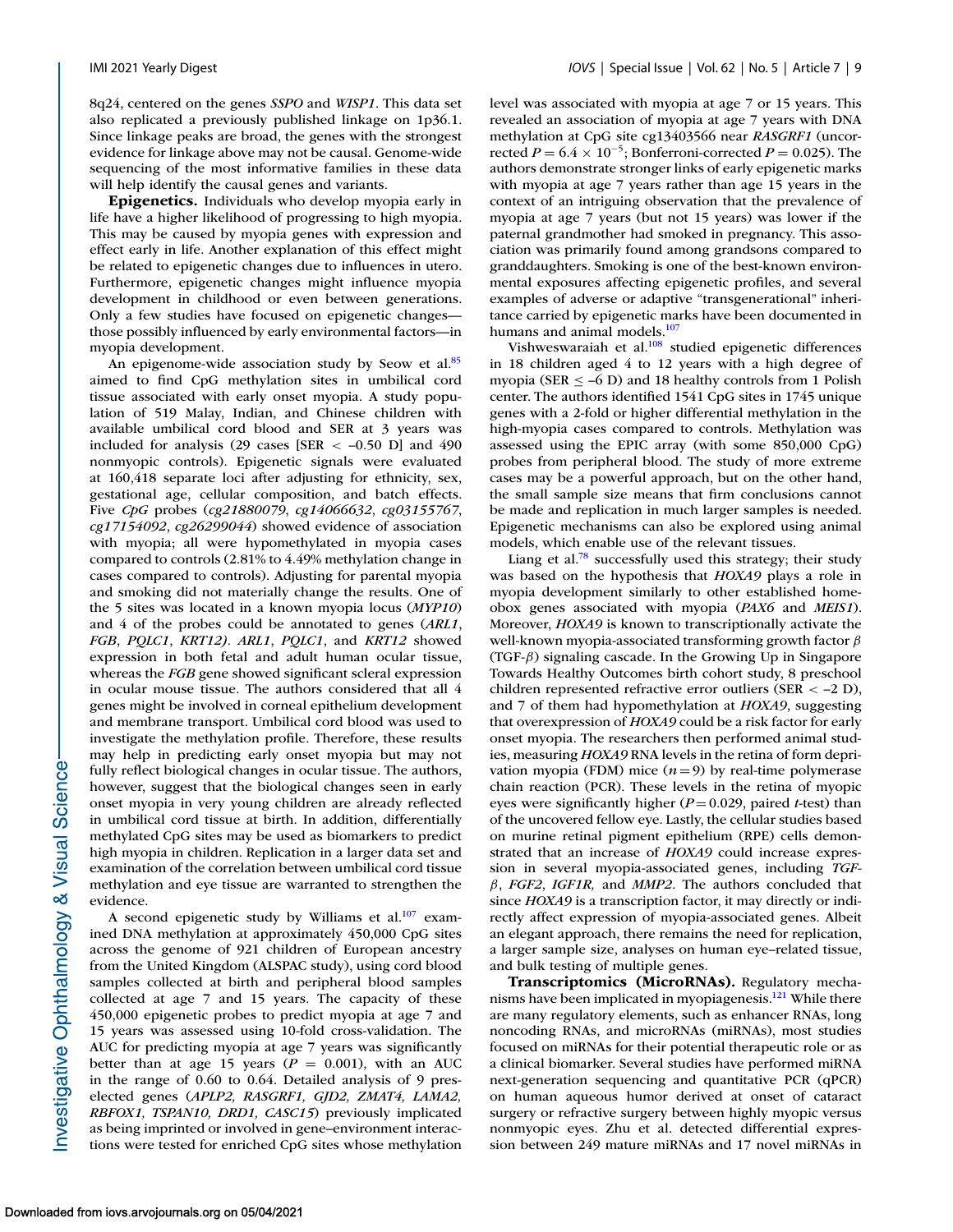myopic eyes (age range 19–67 years) compared to control eyes (age range 55–89 years). The authors postulated that the TNF, MAPK, PI3K-Akt, and HIF-1 signaling pathways might be regulated by these miRNAs. A subset of miRNAs was confirmed by qPCR (hsa(homo sapiens)-let-7i-5p, hsamiR-127-3p, and hsa-miR-98-5p).<sup>109</sup> Chen et al.<sup>110</sup> focused on exosomal miRNA profiles in aqueous humor and their role in myopia development ( $n = 16$  patients; 8 myopia (age range 57–71 years) and 8 control (age range 57–87 years). These exosomal miRNAs are likely involved in the pathogenesis of various eye diseases. The researchers found that the numbers and sizes of exosomes were not significantly different between the myopia and control group. The individual exosomes of the same group were pooled to purify RNA. Unexpectedly, the myopia group contained 2.78-fold more RNA than that in the control group: 15 miRNAs were myopia specific, and 4 miRNAs were absent in the myopia group. Six well-known myopia-associated genes (*CHRM2, CNGB3, VEGFA, ADORA2A, IGF1* and *LUM*) were identified as potential targets for 5 myopia-specific miRNAs (hsa-miR-582-3p, hsa-miR-17-5p, hsa-miR-885-3p, hsa-miR-19b-3p, and hsamiR-450b-5p).

Two reports on the novel topic of miRNA expression in low-dose atropine treatment (0.003%) against myopia development were published.<sup>111,112</sup> Both studies focused on gaining more insight into the molecular mechanism of atropine on myopia treatment and defending the safety of low-dose atropine treatment, using either human scleral fibroblasts $112$  or human corneal epithelial cells.<sup>111</sup> Hsiao et al. $\frac{112}{2}$  identified slight changes in scleral gene expression after 0.003% atropine treatment, supporting the safety of low-dose atropine treatment. This study revealed the association of *hsa-miR-2682-*5p-*KCNJ5* and *hsa-miR-2682-5p*-*PRLR* with scleral growth repression and circadian rhythm. Chang et al. $^{111}$  analyzed the messenger RNA (mRNA) and miRNA expression profiles between atropine-treated and control corneal epithelial cells. They found that low-dose (0.003%) atropine was associated with dysregulation of certain genes. Several bioinformatics tools predicted that this dysregulation might suppress the apoptosis of the corneal epithelial cells, potentially through Ras and protein kinase A signaling pathways. Hsa-miR-651-3p-*EPHA7*, hsamiR-3148-*TMEM108*, and *hsa-miR-874-5p-TBX6* were validated as possible miRNA regulators of mRNA dysregulation (i.e., miRNA–mRNA interaction) involved in corneal epithelial cells treated with 0.003%. Although the findings of these studies give more insight into the molecular mechanisms of atropine treatment, the results should be replicated using larger studies and similar human eye–related tissues. Moreover, studies should include the entire range of doses in atropine treatment, since there is a clear dose–effect relationship between atropine and axial elongation.<sup>122,123</sup>

**Proteomics.** One important question is how differences in genetic background, miRNA expression, and methylation translate to changes in protein expression and how this relates to the development of myopia and pathologic myopia. Currently, most studies focusing on proteomics followed a candidate gene approach using vitreous humor. Wei et al.<sup>113</sup> investigated differences in protein expression in vitreous humor of pathologic myopia (myopes with retinal detachment [RD], macular hole, epiretinal membrane, or retinoschisis) compared to healthy eyes (SER >−6.00 D and axial length < 26.5 mm without any chorioretinal degeneration) and discovered differences in levels of 2 antioxidative proteins (PGDS, GPX3). Ding et al. $120$  used vitreous humor

of patients with vitreomacular interface disease as a control group and discovered differences in expression of *CTGF* and *HGF* in these patients compared to high-myopia patients. A candidate gene study from Peng et al.<sup>114</sup> found elevated levels of *DKK1*, involved in the canonical Wnt/β-catenin pathway, in the vitreous humor of pathologic myopia eyes. These proteins could be potential drug targets for myopia prevention treatments.

**Animal Models.** Previous work has demonstrated an overlap between myopia susceptibility in humans and animal models $42,104$  $42,104$  Regarding myopia pathways across species and identification of major pathways, Tkatchenko et al. $91$  examined normal refractive error development and susceptibility to form-deprivation myopia using RNA sequencing in 8 distinct mouse strains. An extensive review of this publication can be found in this IMI 2021 yearly digest section on experimental models. In short, the gene sets controlling baseline refractive development and those regulating susceptibility to myopia overlapped, but these 2 processes appeared to be controlled by largely distinct sets of genes. The authors suggest that regulation of emmetropization may be different from pathways that modulate environmental influences, such as optical defocus, and only a subset of the genes controls both processes. An alternative explanation, derived from a chick study, suggests that genes controlling normal variation in eye size are distinct from genes conferring susceptibility to formdeprivation myopia.<sup>125</sup> Furthermore, Tkatchenko et al.<sup>91</sup> performed a genome-wide gene-based association analysis in the CREAM consortium and UK Biobank human cohorts to identify mouse genes and pathways associated with myopia in humans. They identified that 985 differentially expressed mouse genes were associated with myopia in humans, of which 847 were newly reported associations and need validation in humans. However, the authors did not clarify if such a large number of genes could have been found simply by chance. Nevertheless, investigating the consistency of findings from animal studies and human genetic studies is a promising approach for elucidating the causal mechanisms of the trait.

**Shared Genetic Background Between Myopia and Other Eye Diseases.** Myopia is well known to be associated with various complications such as RD, or primary open angle glaucoma (POAG). It was unsurprising that several genetic loci associated with refractive error overlapped with significant RD risk loci.<sup>105</sup> A more interesting aspect was the nature of those loci: *BMP3* and *ZC3H11B* were among the replicated RD risk loci, suggesting that myopia-related pathways, such as eye elongation control, may be more pertinent to RD risk than others. The authors also remarked that *PRSS56*, which strongly associated with high myopia, did not appear to impact RD. Together with GWAS for other myopia-associated conditions and traits, RD GWAS will help to better understand myopia heterogeneity and associated loci function. Risk of detachment seemed to increase steadily with increasing polygenic myopia risk score (PRS) population quintile—a risk score the authors derived from a small fraction  $(n = 71)$  of significant variants from the previous CREAM refractive error GWAS<sup>121</sup> both for clinically ascertained rhegmatogenous RD and for a less well-defined set of retinal detachments from the UK Biobank.

The study by Han et al. $106$  examined the RD–myopia link in a formal Mendelian randomization (MR) framework, which can provide evidence for causality. MR studies can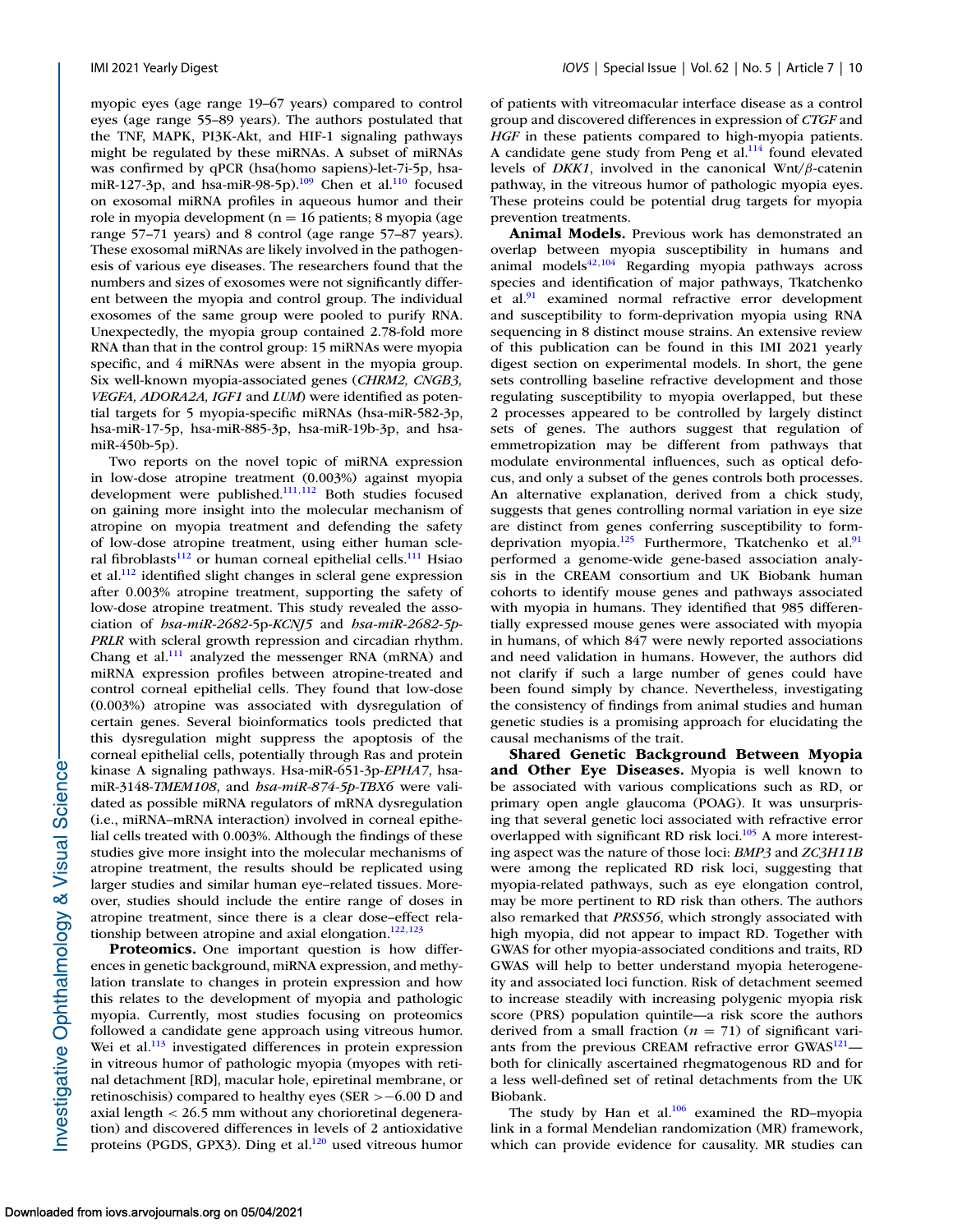be thought of as "natural RCTs," with the randomization coming from the random assortment of alleles at conception. The MR design can help avoid problems such as confounding and provide genetic support for a causal link. By using genetic data from the UK Biobank, Han et al.<sup>106</sup> showed that there is likely to be a causal link between myopia and RD, with each 6-D decrease in refractive error leading to a 7.2 fold increase in RD risk. By leveraging our understanding of myopia genetics, knowledge about RD pathogenesis is also increased, enabling the possible identification of potential targets for prevention of RD in general and RD in myopes.

The clinical association between myopia and POAG has been studied extensively. However, it was unclear whether these 2 complex conditions share a common genetic background. Iglesias et al. $126$  aimed to quantify the degree of genetic overlap between myopia and POAG (and POAG endophenotypes) in an Australian/New Zealand (the Australian & New Zealand Registry of Advanced Glaucoma study) and Dutch population-based cohort (the Rotterdam Study). PRSs were derived and the genetic correlation between myopia and POAG, IOP, vertical cup to disc ratio, cup area, disc area, and retinal nerve fiber layer was assessed using a technique known as linkage disequilibrium score regression analysis. Surprisingly, genetic predisposition to myopia did not predict POAG status in either population. In fact, evidence of a shared genetic architecture was only found between myopia and optic disk area, which is in line with previously found associations between refractive error and optic disk size. $124,127,128$  Nevertheless, concluding that there is no clear genetic association between myopia and POAG, the authors were careful to point out that the relatively small sample size and the challenge of diagnosing POAG in myopic eyes were limiting factors. Interestingly, MR in the largest GWAS to date, described above, showed that higher IOP causes more negative spherical equivalent (more myopia) in the general population, and this might explain the previously suggested relationship between myopia and glaucoma[.101](#page-20-0)

#### **Breaking Developments**

The results from the largest GWAS meta-analysis to date for refractive error confirmed that this approach continues to yield new discoveries as sample sizes increase.<sup>101</sup> As well as providing opportunities to better understand the mechanisms regulating myopia development via the discovery of novel genes and pathways, these studies also offer potential new targets for treatment of myopia and myopia progression.

The widespread availability of omics data enables new discoveries in the field of myopia genetics[.78,85](#page-19-0)[,107–114,120](#page-20-0) As discussed, 3 human epigenetic myopia studies were published in the past year. $85,107,108$  $85,107,108$  Epigenetics might allow greater understanding of how the environment causes myopia but may require prospective longitudinal studies to investigate changes of methylation signatures during life. In healthy volunteers, we are usually limited to data from blood. Epigenetic signals can be tissue specific; therefore, studies should ideally be performed on samples of retina, choroid, and sclera. Tissue samples taken during surgery for other conditions may be a possible source. However, in the absence of such samples, the studies above demonstrate a role for surrogate tissues in the identification of biomarkers.

Finally, another significant development was the joint analysis of data from animal models and human studies, $91$  which highlights the possibility of strengthening the evidence and gaining new insights on novel pathways by combining these data. In addition to finding new myopia loci, future research should focus on understanding the molecular signaling cascade leading to myopia. Defining particularly the crucial steps in myopia pathogenesis will help in discovering new potential molecules for targeted intervention.

#### **Conclusions**

With increasing sample size of studies and new genetic analysis techniques such as whole-genome sequencing and gene–environment interaction analysis, we will find more genetic loci in the future to explain the missing heritability for refractive error. Genetic vulnerability to myopic complications such as myopic macular degeneration or RD as well as genetic susceptibility to a positive response to treatment should be the focus of future research as these have immediate clinical impact. Furthermore, examining prenatal and intergenerational influences on myopia development, such as in the previously described epigenetic studies, is a first step to explain how the environment has an impact at an early stage in life. Methylation analysis and RNA sequencing data are valuable approaches, but the limited availability of ocular tissue restricts widespread use in humans at this moment.

For now, the great challenge of our field is to unravel the pathophysiologic pathways from the current known genetic loci. Next steps should be aimed at understanding how these myopia genes contribute to certain biological processes, how they interact together, and how they are influenced by environmental factors, such as lifestyle. Subsequently, when more insight is gained in the function of these genes, they may be a starting point for new treatment options and prevention strategies.

### **IMI DIGEST 2021—INTERVENTIONS FOR CONTROLLING MYOPIA ONSET AND PROGRESSION**

In a survey conducted in 2018 to 2019, eye care practitioners in many countries were found to be concerned about the problem of myopia, yet most were not actively intervening to slow myopia. Unfortunately, while 80% of practitioners agreed that single-vision (SV) spectacles or undercorrection was not effective in slowing myopia, some 4 years later, approximately 64% continued to prescribe SV refractive corrections, citing increased cost and inadequate information as the reasons. $130$  Nonetheless, the search for myopia control treatment has continued since the intervention white paper in  $2019<sup>131</sup>$  with studies over the intervening period largely focused on understanding and improving the efficacy of treatments. In this update, we summarize recent advances for myopia control in relation to specially designed spectacle and contact lens devices; topical atropine, which remains the only pharmacologic treatment option; and some novel intervention strategies. This update is largely limited to already completed clinical trials.

### **Specially Designed Multiple Segment Focal Spectacles**

There is just 1 new study to report. In a 3-year prospective, randomized, multicenter clinical trial, 600 myopic schoolchildren (age: 6 to 12 years, myopia: –1.00 to –4.00 D) were randomized to wear either a novel multifo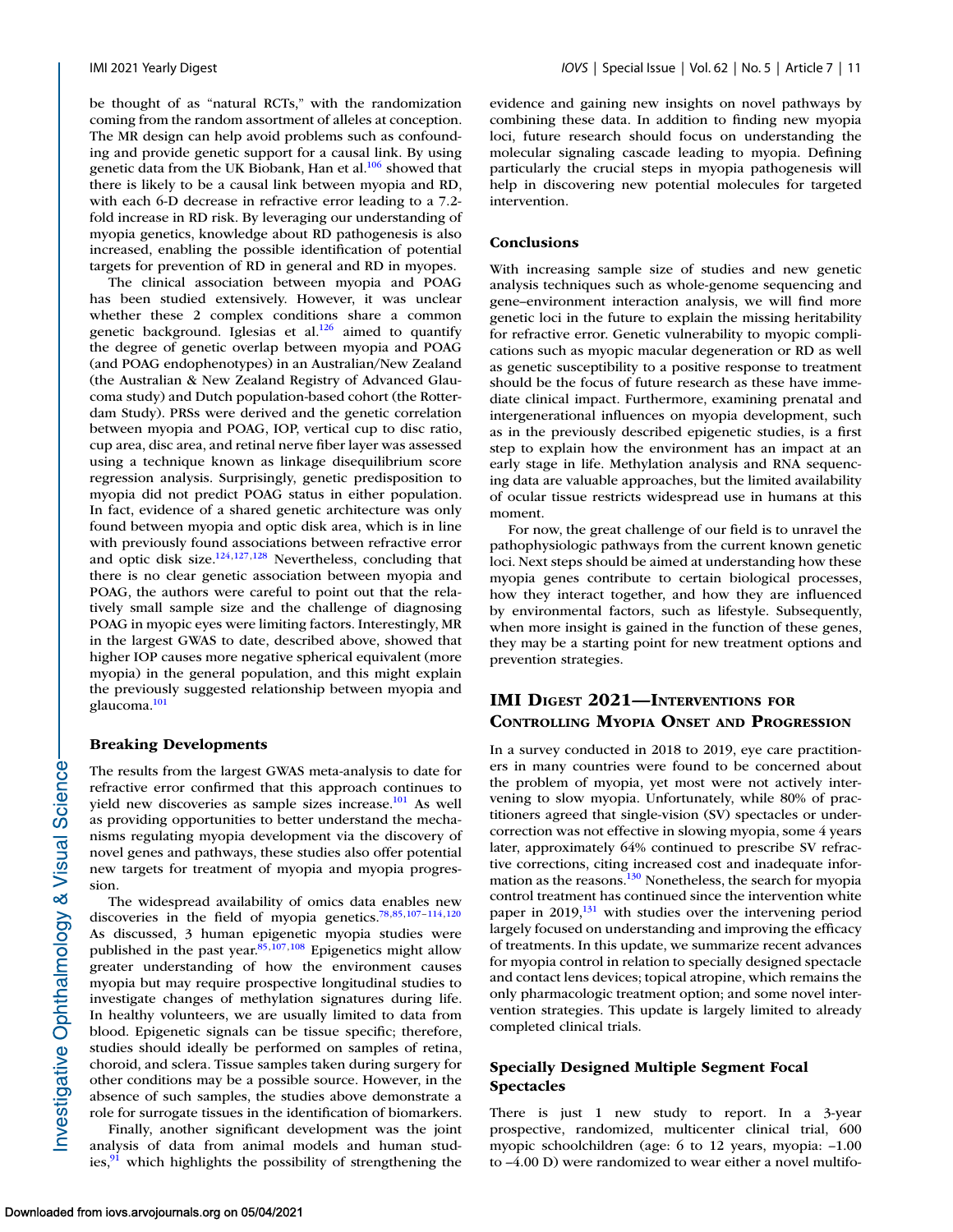cal lens design (defocus-incorporated multisegment [DIMS]) or SV lenses[.132](#page-21-0) The DIMS lens has a central distance optical zone, with an annular peripheral zone incorporating multiple small segments of positive power (∼ 1.03 mm in diameter, +3.50 D), with the goal of imposing myopic defocus on local peripheral retinal regions. At the end of the first 2 years of this trial, myopia progression in the DIMS lens-wearing group was significantly reduced relative to that of the SV lens group; myopia increased by  $-0.38 \pm 0.06$  vs.  $-0.85 \pm 0.06$ 0.08 D (expressed as spherical equivalent refraction [SER]), and axial lengths increased by  $0.21 \pm 0.02$  vs.  $0.56 \pm 0.02$ mm, respectively. These results represent improved efficacy over previously tested multifocal spectacle lens designs. This multisegment spectacle lens design is currently also being trialed in northern China, although no results are yet available. $133$ 

#### **Specially Designed Multifocal Contact Lenses**

Three recent trials not only confirmed that it is feasible to slow myopia with optical interventions, but like the specially designed multisegment spectacle lens study, these trials also reported substantially greater slowing of myopia than in most previous trials.<sup>132,134,135</sup>

One of these trials, a 3-year, multicenter, double-masked, randomized clinical trial, involved the MiSight 1 day (ScottsVille, NY) contact lens, which was compared with SV contact lens. Both lenses were prescribed on a daily wear, daily disposable basis.<sup>134</sup> Participants comprised 144 children, aged between 8 and 12 years, with low to moderate myopia (–0.75 to –4.00 D). Over the 3-year trial period, myopia progressed by −0.51 ± 0.64 vs. −1.24 ± 0.61 D (expressed as SER) and axial lengths increased by 0.30  $\pm$ 0.27 D vs.  $0.62 \pm 0.30$  mm, representing a greater than 50% reduction in progression with MiSight by both indices.

The second randomized clinical trial involved 508 children, assigned to wear 1 of 4 test contact lenses; 2 were based on an extended depth of focus principle, and 2 were novel multifocal designs that imposed myopic defocus on both central and peripheral retinal regions. SV daily disposable lenses were included as the control reference. $135$  As in the case of the MiSight lens trial, both changes in refractive errors and axial lengths over 2 years were significantly lower in the groups wearing test lenses, ranging from −0.78 to −0.87 D (SER) and 0.41 to 0.46 mm compared to −1.15 D (95% confidence interval [CI], –0.99 to –1.30) and 0.60 mm (95% CI, 0.53 to 0.66 mm) in the SV lens group. Interestingly, the rates of progression across the 4 test contact lenses were not significantly different, and improved efficacy was also linked to better wearer compliance in the case of the test lenses.

The third trial was a 3-year, double-masked clinical trial of 294 children with myopia randomized to wear soft centerdistance multifocal lenses with either a medium or high add  $(+1.50 \text{ vs. } +2.50 \text{ D})$  or an SV soft contact lens.<sup>136</sup> The choice of multifocal contact lens design aimed to provide clear central vision while simultaneously focusing some light in front of the retina to slow eye growth. The 3-year adjusted myopia progression (SER) was –1.05 D with the SV contact lenses compared to –0.60 and –0.89 D with the high and medium add multifocal lenses, respectively. The slowed myopia progression apparent in the refractive error data is mirrored in the smaller axial length increases in the high and medium add groups over the same period, of 0.42 and 0.58 mm, respectively, compared to 0.66 mm for the SV group. Nonetheless, differences in progression between the

multifocal and SV lens groups reached statistical significance only for the high add group. Also, unlike other reports,<sup>135</sup> longer wearing times were not found to enhance the treatment effect.

#### **Orthokeratology**

Research seeking to both understand the mechanism underlying the myopia control effect of orthokeratology (OK) and improve its effectiveness is also ongoing. In one such retrospective longitudinal study of  $103$  subjects, $137$  both total higher-order aberration root mean square and spherical aberrations were found to be significantly and positively correlated with axial length and negatively correlated with axial elongation. Further studies are warranted to follow up on the possibility that spherical aberration plays a key role in the OK myopia control effect, as suggested by these data.

Although not specifically addressing the issue of myopia control efficacy in relation to OK, one other OK study worthy of mention monitored 66 children (6 to  $< 16$  years) wearing SV spectacles for 7 months before switching them to OK for another 7 months.<sup>138</sup> All children displaying rapid axial elongation were found to benefit from OK, with younger children (< 9 years), who tended to show more rapid axial elongation compared to older children, benefiting most. On the basis of these results, the authors suggested monitoring progression for a period of time (3–6 months) before intervening with OK, to ensure that the benefits from the intervention outweighed the risks of serious adverse events, given that OK is also a costly, time-consuming intervention option.

#### **Topical Atropine**

In relation to topical atropine for myopia control, important new findings since the 2019 white paper relate to (1) concentrations and (2) combination therapies. Late 2019 saw the publication of results of phase 2 of the Low-Concentration Atropine for Myopia Progression (LAMP) study.<sup>139</sup> Phase 1 involved daily treatment of children (4 to 12 years, at least 1.00 D myopia) with 0.01%, 0.025%, or 0.05% atropine, with a placebo treatment also included. In phase 2, 383 of the 438 participants in phase 1 continued their originally assigned treatments, with the exception of the placebo group, which was switched to 0.05% atropine. Over the 2-year trial period, increases in myopia for the 0.05%, 0.025%, and 0.01% concentrations were 0.55  $\pm$  0.86 D, 0.85  $\pm$  0.73 D, and 1.12  $\pm$  0.85 D, respectively, and increases in axial lengths,  $0.39 \pm 0.35$  mm,  $0.50 \pm 0.33$  mm, and  $0.59 \pm 0.35$ 0.38 mm, respectively. Myopia progression (based on both indices) in the placebo group decreased with the switch to 0.05% atropine for the second year of the trial. For both the 0.05% and 0.025% concentrations, treatment effects were comparable across both years. The overall treatment effect with the 0.01% concentration lagged behind the 0.025% and 0.05% concentrations, which were also both well tolerated. Note that both this study and the well-known ATOM series of clinical trials involved East Asian sites. As atropine is known to bind avidly to melanin, with pigmented ocular tissues serving as a local reservoir, it will be of interest to compare these published data with results from other ongoing clinical trials of low-concentration atropine, such as The Childhood Atropine for Myopia Progression in the UK study  $(CHAMP)^{147b}$  $(CHAMP)^{147b}$  $(CHAMP)^{147b}$  and the Myopia Outcome Study of Atropine in Children (MOSAIC). $148$  Both of these trials involve multiple sites distributed throughout United States and Europe, with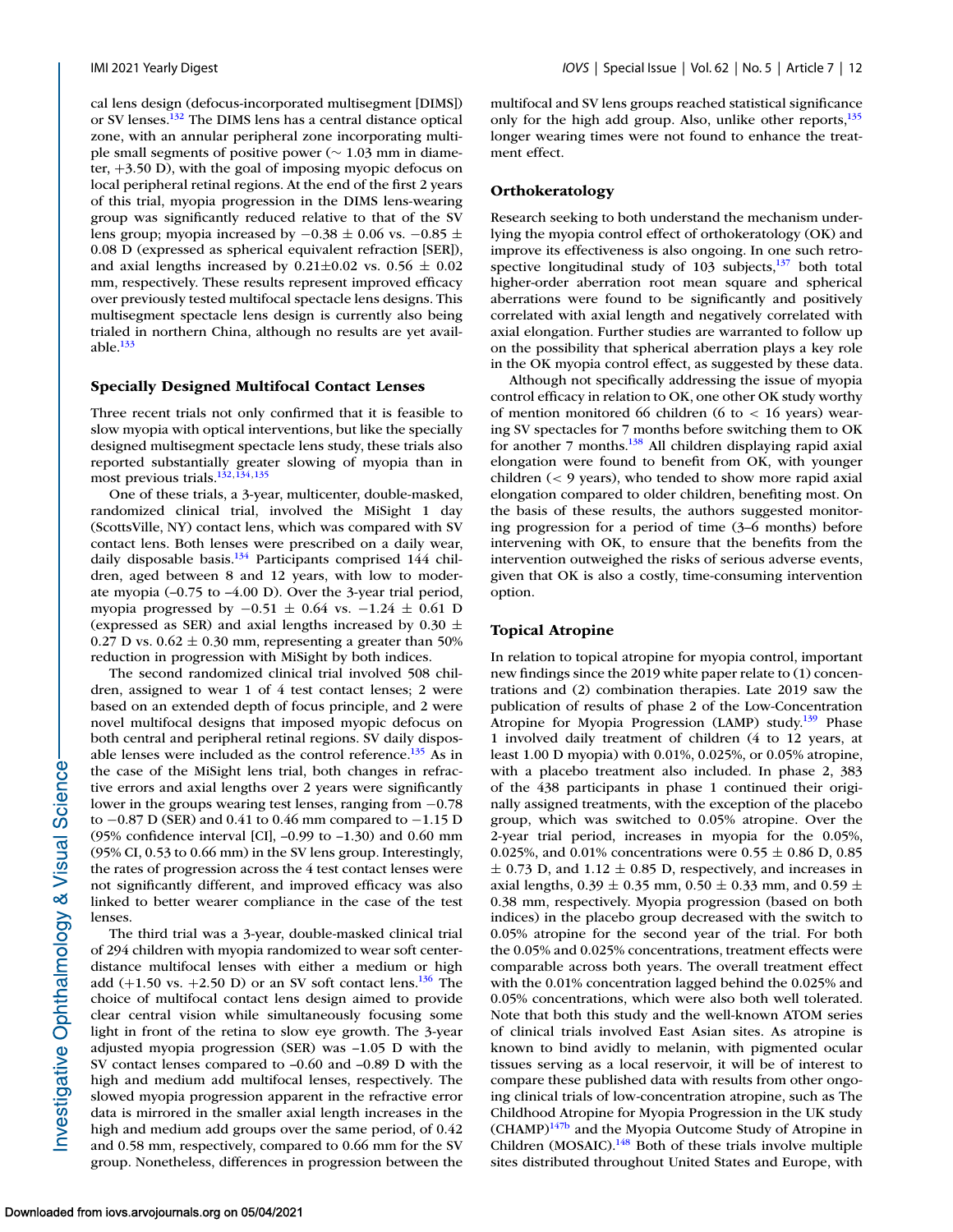much higher representations of Caucasian children, who typically have less heavily pigmented ocular tissues than East Asian children.

Results from a retrospective study and early findings from a clinical trial combining topical 0.01% atropine with OK lenses were also published in 2019. The underlying premise of combination therapies is that overall treatment efficacy can be improved, assuming that complementary rather than shared mechanisms underlie each of the treatment effects. In one retrospective study, $140$  60 children undergoing OK were found to benefit from the addition of nightly 0.01% atropine in the second year; axial elongation dropped from  $0.46 \pm 0.16$  mm in the first year to  $0.14 \pm 0.14$  mm, irrespective of age and refractive error, although those showing the fastest progression in year 1 appeared to benefit most. However, it should be noted that those who refused atropine treatment were not included in the analysis as controls; instead, the authors used a group of historical controls  $(n =$ 29) whose axial elongation was significantly different from their test group  $(0.35 \pm 0.11 \text{ mm})$  after 1 year of OK lens wear ( $P = 0.0013$ ). Nonetheless, these results are consistent with results from an earlier, smaller-scale study $141$  and a closely related 2-year clinical trial involving 59 myopic children (6 to 11 years,  $-1.00$  to  $-4.00$  D).<sup>142</sup> In the latter study, the children were fitted with OK lenses, 29 of whom also used 1 drop of 0.01% atropine nightly prior to insertion of their lenses. Significantly less axial elongation was recorded in those using the combination therapy  $(0.07 \pm 0.16 \text{ vs.})$  $0.16 \pm 0.15$  mm;  $P = 0.03$ ) at the end of 12 months. Lens performance was also reported to be unaffected with 0.01% atropine use in this study. Recommendations on the value of combining topical atropine with therapies involving multifocal manipulations must await further data, although the apparent enhancement of the effect of imposed myopic defocus on the peripheral retinal induced component of multifocal ERG recording by topical 0.1% atropine is intriguing. $143$ 

### **Environmental Influences and Novel Treatments**

While spending more time outdoors has been shown to have therapeutic benefit, as reported in the early intervention white paper, the mechanism underlying this protective effect remains to be resolved. While there are no new studies to report here, the ongoing interest in novel treatments for myopia and on refractive error development more generally can be assessed indirectly through filed patents (NCT03538002 and NCT03623074; clinicaltrials.gov); also, there are ongoing trials related to environmental and optical interventions, although no published clinical data are currently available.

### **IMI DIGEST 2021—CLINICAL MYOPIA CONTROL TRIALS AND INSTRUMENTATION**

The 2019 IMI—Clinical Myopia Control Trials and Instrumentation report reviewed the prospective evidence base from existing myopia control trials of at least 1 year in duration along with the supporting academic literature. The review yielded recommendations on the design of future clinical trials for determining the effectiveness of treatments at slowing myopia progression and the impact of these treatments on patients. Since the publication of the first series of the IMI white papers to the end of 2019, 2 papers have been published on spectacle interventions, $\frac{133,144}{3}$  on soft contact lens trials (1 being an extension of an existing cohort), $134,135,145$  1 orthokeratology study, $146$  4 on the effect of administering atropine, $147-150$  and 2 trials of combined atropine and soft contact lenses $^{150}$  or OK.<sup>151</sup>

#### **Participant Inclusion**

These trials have all used cycloplegic refraction with participant selection criteria of a maximum astigmatism from – 0.75 D to –2.50 D (generally higher for atropine studies), maximum anisometropia of 1.00 to 1.50 D (although not reported in several studies), minimum distance visual acuity from  $20/20$  to  $20/25$ , a minimum age from 6 to 8 years (although 1 study included participants as low as 4 years of age), and a maximum age typically between 11 and 13 years (although 2 studies recruited children up to 15–16 years of age) (Table 3). Recruiting patients with high astigmatism could lead to them having a very different optical environment (such as an increased depth of focus), $152$  making it more difficult to evaluate the myopia intervention. The progression of childhood myopia slows with age, so including 15- to 16-year-old children in a trial that lasts several years will reduce the apparent effectiveness of the intervention when considering the actual reduction in eye growth in millimeters or increase in myopia measured in diopters.

**TABLE 3.** Selection Criteria in Recent Myopia Control Clinical Trials

|                                            |                                          |                               |             | <b>Ast Limit</b> | Aniso     |           | Age, Min                   |
|--------------------------------------------|------------------------------------------|-------------------------------|-------------|------------------|-----------|-----------|----------------------------|
| Author, Year                               | <b>Intervention</b>                      | SER, Min to Max (D)           | Cycloplegia | (D)              |           |           | Limit (D) VA Min to Max, v |
| Kanda et al., 2018 <sup>144</sup>          | Spectacle (novel plus design)            | $-4.50$ to $-1.50$            | Y           | 1.50             | 1.50      | 20/20     | 6 to 12                    |
| Lam et al., $2020^{132}$                   | Spectacle (novel plus design)            | $-5.00$ to $-1.00$            | Y           | 1.50             | 1.50      | 20/20     | 8 to 13                    |
| Li et al., $2019^{146}$                    | OK                                       | $-4.00$ to $-1.00$ (sphere)   | $N$ ?       | 1.50             | <b>NR</b> | 20/20     | 8 to 15                    |
| Ruiz-Pomeda et al., 2018 <sup>145</sup>    | SCL (concentric bifocal)                 | $-4.00$ to $-0.75$            | Y           | 1.00             | 1.00      | 20/25     | 8 to 12                    |
| Chamberlain et al., $2019^{134}$           | SCL (concentric bifocal)                 | $-4.00$ to $-0.75$            | Y           | 0.75             | 1.00      | 20/25     | 8 to 12                    |
| Sankaridurg et al., 2019 <sup>135</sup>    | SCL (multifocal and novel design)        | $-3.50$ to $-0.75$            | Y           | 0.75             | <b>NR</b> | 20/30     | 7 to 13                    |
| Walline et al., $2020^{136}$               | SCL (multifocal $+1.50$ and $+2.50$ add) | $-5.00$ to $-0.75$ (sphere)   | Y           | 1.00             | 2.00      | 20/25     | 7 to 11                    |
| Azuara-Blanco et al., 2019 <sup>147b</sup> | Atropine $(0.01\%)$                      | $-10.00$ to $-0.50$           | Y           | 2.00             | <b>NR</b> | 20/32     | 6 to 12                    |
| Joachimsen et al., 2019 <sup>147</sup>     | Atropine $(0.01\%)$                      | <b>NR</b>                     | <b>NR</b>   | NR               | <b>NR</b> | NR        | 6 to 17                    |
| McCrann et al., $2019^{148}$               | Atropine $(0.01\%)$                      | $-1.00$ or more myopic (least | Y           | 2.50             | <b>NR</b> | 20/32     | 6 to 16                    |
|                                            |                                          | myopic meridian must be       |             |                  |           |           |                            |
|                                            |                                          | $-0.50$ or more myopic)       |             |                  |           |           |                            |
| Yam et al., 2019 <sup>149</sup>            | Atropine (0.01%, 0.025%, 0.05%)          | $-1.00$ or more myopic        | Y           | 2.50             | <b>NR</b> | <b>NR</b> | 4 to 12                    |
|                                            |                                          | refraction                    |             |                  |           |           |                            |
| Huang et al., $2019^{150}$                 | SCL (multifocal) plus atropine (0.01%)   | $-5.00$ to $-0.75$ sphere     | Y           | 1.00             | 2.00      | 20/25     | 7 to 11                    |
| Tan et al., 2019 <sup>151</sup>            | OK plus atropine (0.01%)                 | $-4.00$ to $-1.00$            | Y           | 2.50             | 1.00      | 20/25     | 6 to 11                    |

Aniso, anisometropia; Ast, astigmatism; N, no; NR, not reported; SCL, soft contact lens; VA, visual acuity; Y, yes; ?, unclear.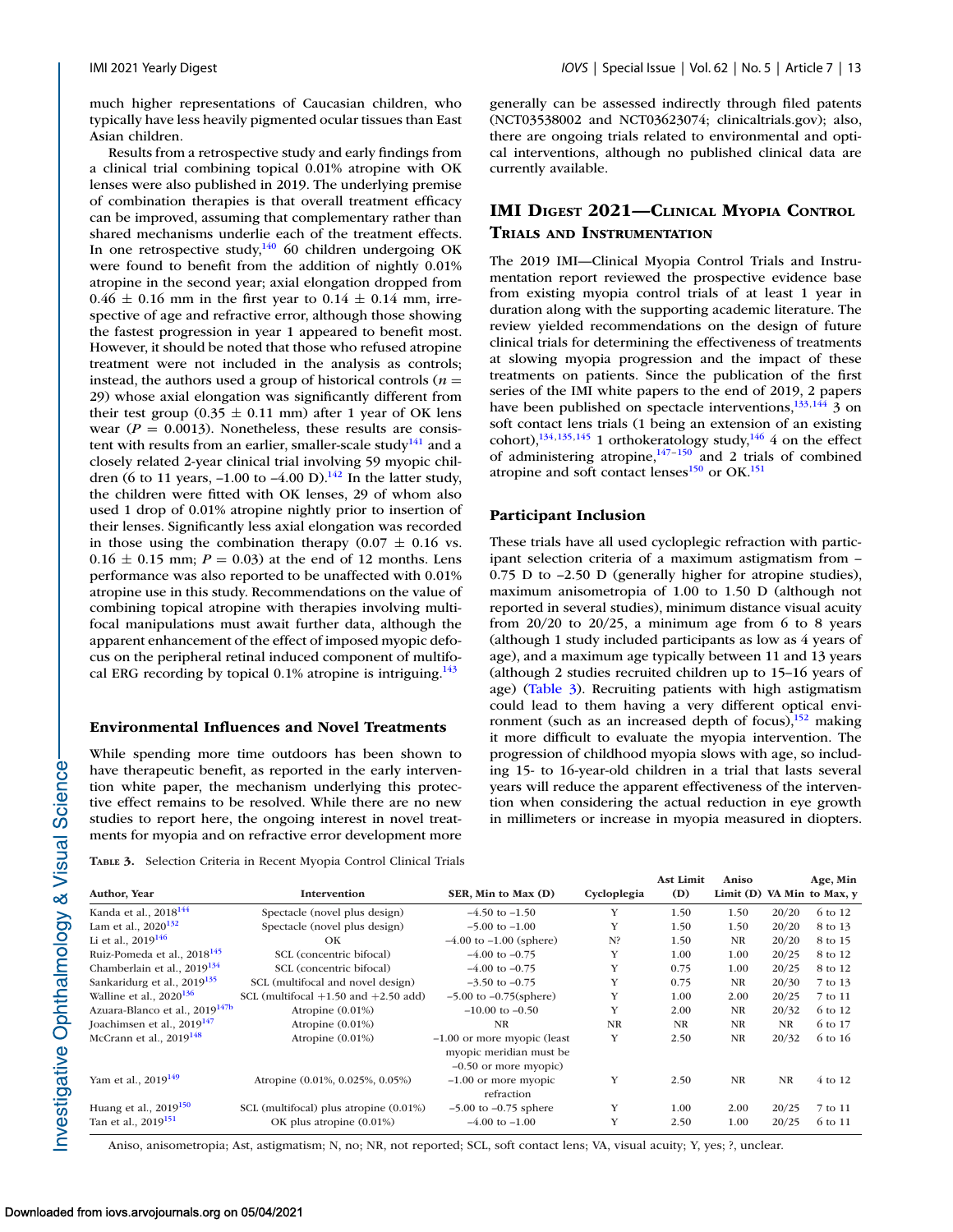It should be noted that if reporting treatment effects as a percentage reduction, enrolling older children could yield a falsely higher increased apparent efficacy, as discussed later. Enrolling older children also adds additional complexities such as the necessity of exclusion criteria such as "negative pregnancy test for females with childbearing potential,"<sup>148</sup> as was done in one such trial. In addition to the previously recommended participant selection criteria,<sup>16</sup> several studies also limited ethnic diversity, $132,152$  the maximum amount of myopia (either due to optical correction availability or increased risk of pathology), birth term/weight, $134$ and specifically excluded connective tissue disorders such as Marfan and other more general systemic pathology[.135,152](#page-21-0) One study required at least 1 parent to be myopic.<sup>144</sup> Two studies required a threshold amount of myopia progression over the past year as an inclusion criterion, $149,150$  despite the previously identified issues with such an entry criterion including the variability of subjective refraction, determining progression based on just 2 data points, and the lack of standardization of the refraction when extracting retrospective data from a chart review. None of these differences in recently published studies would appear to warrant revision to the previously recommended participant selection criteria of:

#### **Inclusions.**

| Refractive error | Cyclopleged spherical or<br>SER myopia of at least<br>$-0.75$ D                                |
|------------------|------------------------------------------------------------------------------------------------|
| Astigmatism      | $< 1.00$ D                                                                                     |
| Anisometropia    | $\leq$ 1.50 D                                                                                  |
| Age              | $6-12$ years                                                                                   |
| Visual acuity    | $20/20$ minimum                                                                                |
| Exclusions.      |                                                                                                |
| History          | Previous rigid lens wear or<br>myopia control treatment                                        |
| Ocular disease   | Any (other than myopia)                                                                        |
| Binocular vision | Anomaly                                                                                        |
| Systemic disease | Those that may affect vision,<br>vision development, or the<br>treatment modality              |
| Medications      | Those that may affect pupil size,<br>accommodation, or have an<br>impact on the ocular surface |
|                  |                                                                                                |

If these criteria are not followed, the apparent efficacy of a treatment may be underestimated and it may be more difficult to compare approaches across studies.

### **Study Design**

Most of these studies have followed their cohort for 2 years [\(Table 4\)](#page-14-0), with an additional year to examine whether there was any rebound in 2 of the atropine studies and in the second year in one of the spectacle studies. All studies have shown a reduced effectiveness of treatments in the second year, demonstrating why more than 1 year of follow-up is needed to assess the long-term efficacy of the treatment. The extrapolation of a 1-year treatment effect to multiple years (an approach taken by many myopia calculators, for example) can lead to incorrect conclusions. Hence, the prior IMI recommendation of a 3-year minimum length (plus an additional year of no treatment to examine any rebound effect) of a clinical trial assessing the efficacy of a treatment for myopia control is still upheld. All new studies, except one on orthokeratology, appropriately applied masking and randomization; however, stratification of subjects is rare. Appropriate controls have been selected for the control group, although Tan et al.<sup>151</sup> did not include a placebo drop in their orthokeratology alone control group, which could have identified those patients in the treatment group who used atropine drops in addition to orthokeratology.

One ethical dilemma that is now being discussed is the appropriateness of including a control group in studies. If the treatment is well enough established to slow or prevent myopia progression, is it ethical to randomly assign subjects to an ineffective sham/control group given their likelihood to develop myopia or have myopic progression? The decision to include a control group rests on whether treatments with a similar risk profile are well enough established to be recommended (as previously indicated by the IMI clinical trials report) $16$  or not (as indicated for all therapies except for atropine by a recent Cochrane systematic revie[w153](#page-21-0) and as is advocated by some professional bodies)[.154](#page-21-0) Another consideration is whether there should be triggers within the rebound examination year to reinstate treatment if myopia progression seems to accelerate after discontinuing the active treatment. This issue is problematic as eye growth varies by season throughout the year and thus is not linear; therefore, determining whether there has been an acceleration in eye growth is difficult without a full year's observation. There is also the issue as to whether good comparative control data on myopia progression in children already exist in the academic literature that can serve as a suitable historical control for any cohort of children recruited to study a new intervention. Progression differs by age, ethnicity, and season and has been hypothesized to vary depending on environmental factors such as outdoor time or light levels<sup>16</sup>; therefore, it is difficult to argue that a historical control can be expected to adequately represent, without bias, the progression one would expect with a randomized control group. Hence, our assessment is that, at present, an appropriately selected concurrent control group is still ethical for myopia control trials, along with an additional full year of no treatment in the treated group, to assess any rebound effect.

#### **Outcome Measures**

The outcomes of myopia progression clinical trials can still be classified as primary (refractive error and/or axial length), secondary (patient-reported outcomes and treatment compliance), and exploratory (peripheral refraction, accommodative changes, ocular alignment, pupil size, outdoor activity/lighting levels, anterior and posterior segment imaging, and tissue biomechanics).<sup>16</sup> However, visual disturbances (reported subjectively such as halos and glare or measured objectively such as with halometry) and patientreported outcomes have been further specified in the minimum data set for different modalities of treatment [\(Table 5\)](#page-14-0).

It has been recently questioned at relevant conferences whether the slowing of myopia progression should be reported as a percentage, as has been traditionally done, or as an absolute/cumulative reduction in myopia progression (in diopters) or slowed axial elongation (in millimeters) between a treatment and control group. This issue has arisen due to the reduction in treatment efficacy over time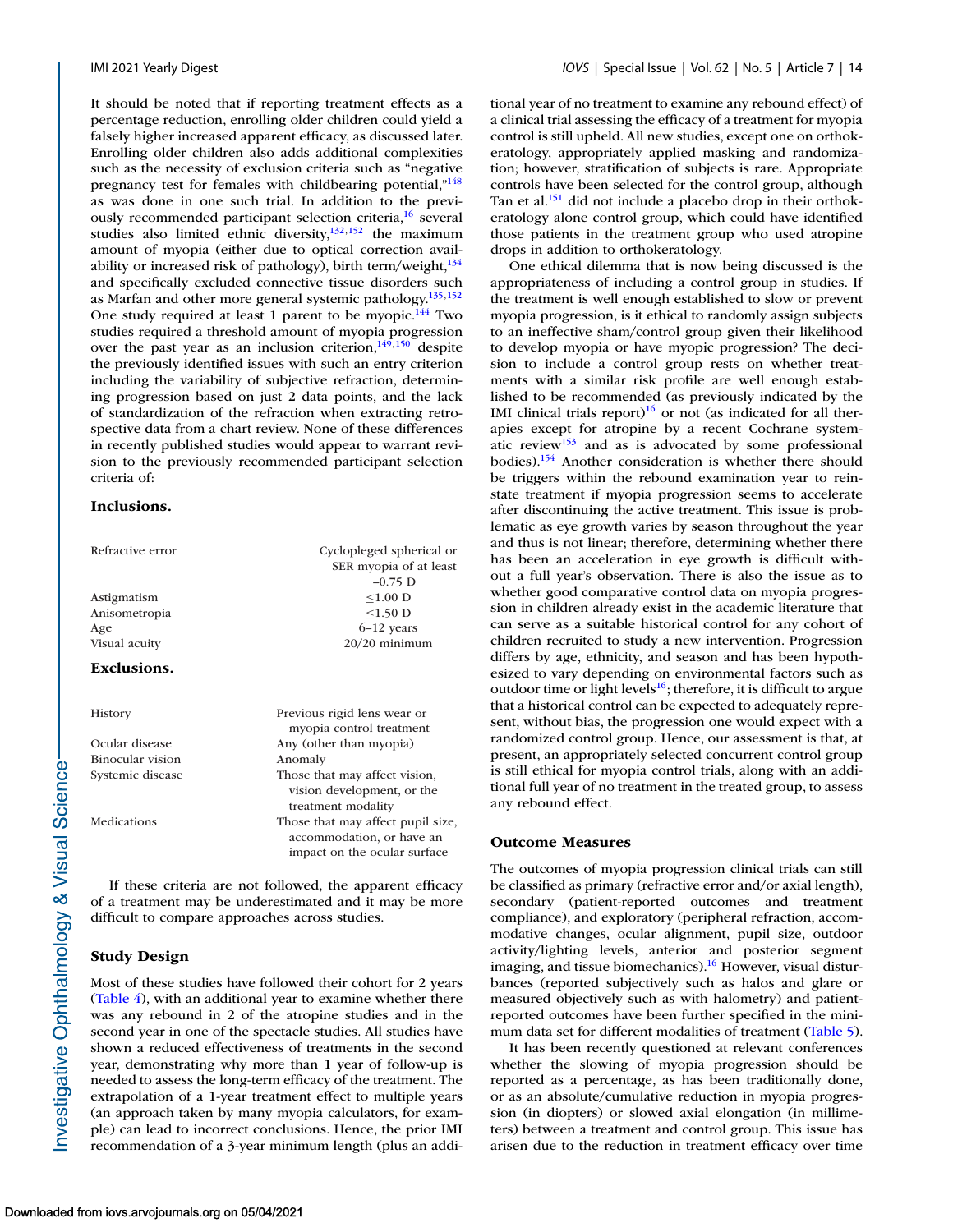<span id="page-14-0"></span>**TABLE 4.** Control Group, Randomization, and Masking of Recent Myopia Control Trials

| Author, Year                            | Intervention                                                      | Control               | Rando-<br>mization | Strati- |   | <b>Initial Study</b><br>fication Masking Length, y | Rebound<br>Assessment      |
|-----------------------------------------|-------------------------------------------------------------------|-----------------------|--------------------|---------|---|----------------------------------------------------|----------------------------|
|                                         |                                                                   |                       |                    |         |   |                                                    |                            |
| Kanda et al., 2018 <sup>144</sup>       | Spectacle (novel plus design)                                     | Spectacle (SV)        | Y                  | N       | Y | 2                                                  | N                          |
| Lam et al., $2020^{132}$                | Spectacle (novel plus design)                                     | Spectacle (SV)        | Y                  | N       | Y | 2                                                  | N                          |
| Li et al., $2019^{146}$                 | OK                                                                | Spectacle (SV)        | N                  | N       | N |                                                    | $Y(1$ month)               |
| Ruiz-Pomeda et al., 2018 <sup>145</sup> | SCL (concentric bifocal)                                          | Spectacle(SV)         | Y                  | Y       | N |                                                    | N                          |
| Chamberlain et al., 2019 <sup>134</sup> | SCL (concentric bifocal)                                          | SCL (SV)              | Y                  | Y       | Y | $\mathbf{3}^{\prime}$                              | $Y$ (planned) <sup>†</sup> |
| Sankaridurg et al., 2019 <sup>135</sup> | SCL (multifocal and novel design)                                 | SCL (SV)              |                    | N       | Y |                                                    | N                          |
| Walline et al., $2020^{136}$            | SCL (multifocal $+1.50$ and $+2.50$ add)                          | SCL (SV)              |                    | Y       | Y | $3^{\circ}$                                        | $Y$ (planned) <sup>†</sup> |
| Azuara-Blanco et al.,<br>$2019^{147b}$  | Atropine $(0.01\%)$                                               | Placebo               | Y                  | N       | Y | 2                                                  | N                          |
| Joachimsen et al., $2019^{147}$         | Atropine $(0.01\%)$                                               | None                  | N                  | N       | N |                                                    | N                          |
| McCrann et al., $2019^{148}$            | Atropine $(0.01\%)$                                               | Placebo               | Y                  | Y       | Y | 3                                                  | Y (study year 3)           |
| Yam et al., $2019^{149}$                | Atropine (0.01%, 0.025%, 0.05%)                                   | Placebo (year 1 only) | Y                  | Y       | Y | 3                                                  | Y (study year 3)           |
| Huang et al., $2019^{150}$              | SCL (multifocal) plus atropine (0.01%) Historical (SCL SV and SCL | multifocal)           | N                  | N       | N | 3                                                  | N                          |
| Tan et al., 2019 <sup>151</sup>         | OK plus atropine (0.01%)                                          | OK only               |                    | N       | Y | $\overline{2}$                                     | N                          |

SV, single vision.

\* Followed for an additional period after ending randomization.

†Based on communication with authors.

**TABLE 5.** Expected Minimum Data Set for Each Treatment Modality

|                                | <b>Distance</b> | Near          | Contrast       |             | Cycloplegic |        | Amplitude | Visual  |            |         | <b>Instillation</b> | Patient-        |
|--------------------------------|-----------------|---------------|----------------|-------------|-------------|--------|-----------|---------|------------|---------|---------------------|-----------------|
|                                | <b>Visual</b>   | <b>Visual</b> | Sensitiv-Pupil |             | Refrac-     | Axial  | of Accom- | Distur- | Lens       | Wearing | Compli-             | Reported        |
| <b>Treatment Modality</b>      | Acuity          | Acuity        | itv            | <b>Size</b> | tion        | Length | modation  | bances  | Centration | Time    | ance                | <b>Outcomes</b> |
| Spectacles                     |                 |               |                |             |             |        |           |         |            |         |                     |                 |
| Soft multifocal contact lenses |                 |               |                | х           |             |        | X         |         |            |         |                     | A               |
| Orthokeratology                |                 |               | х              | л           |             |        |           |         |            |         |                     | A               |
| Pharmaceuticals                |                 |               |                |             |             |        |           |         |            |         |                     |                 |

during a trial, which is presumed to be due to the increasing age of the children. Another issue with percentages is that they depend on the rate of progression in the control group; the same absolute effect size when reported as a percentage will appear larger or smaller depending on whether there is slower or faster myopia progression in the control group. It has also recently been suggested that perhaps only a maximum amount of myopia can be prevented by a treatment, regardless of treatment duration. Reporting the overall slowing of myopia progression or axial growth between the treatment and control group seems to be a sensible suggestion; therefore, we would advocate the reporting of both a percentage and absolute amount of reduced myopia progression/axial elongation in future clinical trial reports.

#### **Instrumentation**

New instrumentation relevant to myopia progression trials includes exploratory outcome devices to objectively monitor working distance<sup>155</sup> and light levels to assess key environmental factors. A new aberrometer that utilizes pyramidal optics (as opposed to Hartmannn–Shack aberrometers) for measuring ocular aberrations has been developed and validated on model eyes<sup>156</sup> and in humans<sup>157</sup> as repeatable and accurate. Choroidal OCT and angiography have been used to explore differences in structure and function of this tissue, particularly in high myopes.<sup>158,159</sup>

#### **Conclusion**

Investigative Ophthalmology & Visual Science

Clinical trials for myopia control must be carefully designed to inform clinical practice and to better understand the mechanism of action of treatments to allow further refinements. Some recently published studies still do not include fundamental elements, such as masking and randomization, a simultaneous control group, and clearly defined enrollment criteria to minimize bias and the potential to report inaccurate conclusions. The original 2019 IMI white paper $16$ and this update can be used by researchers and industry to inform their clinical trial design. This information can also be used by clinicians and regulatory bodies to interpret the strength of evidence provided by published trials and to compare risks and benefits between treatments.

### **IMI DIGEST 2021—CLINICAL MANAGEMENT GUIDELINES FOR MYOPIA**

The intent of this Yearly Digest is to highlight significant additions to the clinical management of myopia since the publication of the of the 2019 IMI white paper on clinical management guidelines.<sup>160</sup> This review takes into account publications on new interventions and key understandings of the myopia management landscape, which have influenced how science is translated into practice.

Several notable randomized controlled studies on myopia control interventions have been published since early 2019. While examining the detail of these intervention studies is not the remit of the Yearly Digest, the impact of these studies on clinician awareness of myopia control options and how this has influenced clinical management must be noted. First, 2 new contact lens studies marked a departure from traditional multifocal contact lens designs, typically prescribed for presbyopia, to myopia control-specific designs. The MiSight  $3$ -year<sup>[134](#page-21-0)</sup> and extended depth of focus 2-year<sup>[135](#page-21-0)</sup> randomized controlled contact lens studies presented robust evidence of efficacy to slow both axial and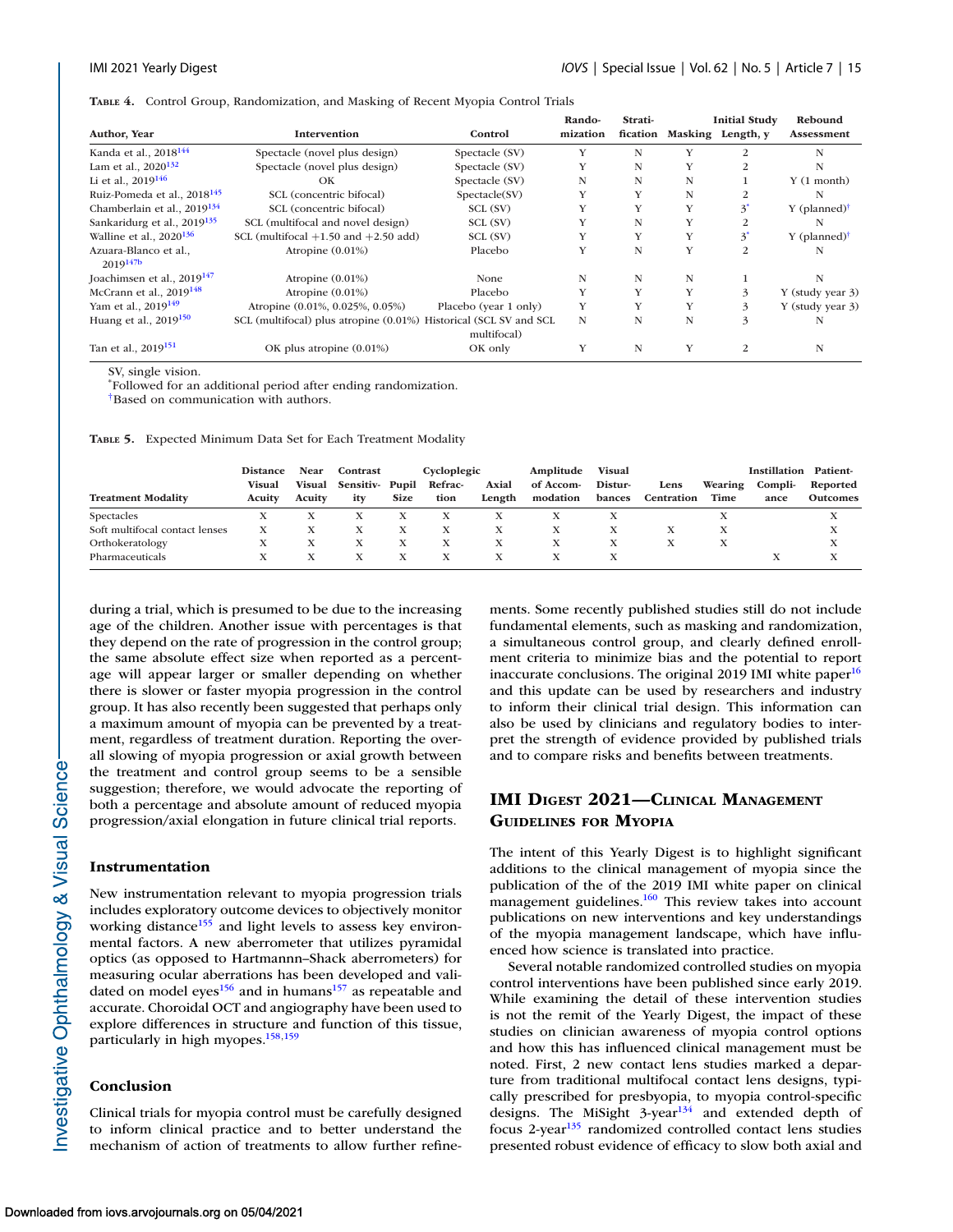|  | TABLE 6. Summary of Results for Recently Published Myopia Control Intervention Studies |  |  |  |  |  |  |  |
|--|----------------------------------------------------------------------------------------|--|--|--|--|--|--|--|
|--|----------------------------------------------------------------------------------------|--|--|--|--|--|--|--|

|                                                                    |             | Absolute Difference in Progression between freatment and Control Groups |                                          |  |  |  |  |
|--------------------------------------------------------------------|-------------|-------------------------------------------------------------------------|------------------------------------------|--|--|--|--|
| <b>Intervention Study</b>                                          | Duration, y | <b>Refractive (D)</b>                                                   | Axial Length (mm)                        |  |  |  |  |
| MiSight contact $lens^{134}$                                       | 3           | 0.66                                                                    | 0.28                                     |  |  |  |  |
| Extended depth of focus contact<br>$lens^{135}$ (4 designs tested) | 2           | $0.27$ to $0.37$ (across 4 test designs)                                | $0.14$ to $0.19$ (across 4 test designs) |  |  |  |  |
| Biofinity +2.50 contact $lens^{136}$                               | 3           | 0.45                                                                    | 0.23                                     |  |  |  |  |
| DIMS spectacle lens <sup>132</sup>                                 | 2           | 0.44                                                                    | 0.34                                     |  |  |  |  |
| LAMP atropine $149$                                                |             |                                                                         |                                          |  |  |  |  |
| $0.01\%$                                                           |             | 0.22                                                                    | 0.05                                     |  |  |  |  |
| 0.025%                                                             |             | 0.35                                                                    | 0.12                                     |  |  |  |  |
| 0.05%                                                              |             | 0.54                                                                    | 0.21                                     |  |  |  |  |
|                                                                    |             |                                                                         |                                          |  |  |  |  |

**Absolute Difference in Progression Between Treatment and Control Groups**

Differences between adjusted means are presented as detailed in each paper.

refractive myopia progression. Second, the Defocus Incorporated Multiple Segments (DIMS) spectacle lens 2-year study $132$  revealed perhaps the strongest efficacy results of all spectacle lens interventions, arguably similar to that of contact lens designs. As well, the Bifocal Lenses in Nearsighted Kids group demonstrated a significant slowing of axial length and refractive error with the CooperVision-Biofinity  $+2.50$  D add but not the  $+1.50$  D add lenses in a 3-year randomized trial $136$  (discussed in Interventions for controlling myopia onset and progression). Finally, the LAMP 1-year study<sup>149</sup> provided a control group comparison that importantly highlighted the concentration-dependent success of atropine intervention, which had been unclear from previous studies. The absolute differences in refractive and axial length outcomes between treatment and control groups in these studies are provided in Table 6. The sum total of these studies provides clarity in intervention evidence and, in combination with increasing availability of the optical treatments, leads to improved prescribing options for childhood myopia.

As clinicians have also begun combining atropine with optical interventions, 2 randomized controlled trials are currently under way. Recently reported 2-year data on combining atropine 0.01% with orthokeratology showed no benefit for children who had more than 3 D and less than 6 D of myopia at baseline, but 0.11 mm less total axial elongation in myopes of 1 to 3 D at baseline.<sup>161</sup> There was no correlation between age and efficacy of the combined treatment.<sup>161</sup> Baseline data for bifocal soft contact lenses combined with 0.01% atropine have also been presented.<sup>149</sup>

The remit of the Clinical Management Guidelines report was to canvas all aspects of patient identification, communication, clinical tests, and guidelines for management. Four newly published papers describe the current landscape of myopia control research and practice, as well as key depictions of the risk-to-benefit balance to assist clinicians in understanding and communicating the imperative for myopia management.

## **Myopia Control 2020: Where are We and Where are We Heading? Bullimore MA, Richdale K. Ophthalmic and Physiological Optics 2020;40:254–270[18](#page-17-0)**

This review highlighted key outcomes of recent peerreviewed literature. Original spectacle lens studies employing progressive addition and traditional flat-top bifocals reported no clinically meaningful results, limiting their uptake by clinicians; however, novel spectacle designs such as those developed by Hong Kong Polytechnic University (DIMS) and SightGlassVison are reporting myopia control results approaching that of contact lens designs. Likewise, symptoms and rebound associated with 1% atropine were not considered clinically acceptable, and 0.01% showed little efficacy in controlling axial elongation. The recent LAMP study demonstrated excellent tolerability and efficacy with 0.05% atropine and, based on current research, it is arguably the optimal concentration with which to initiate treatment. Advances in these modalities provide safe and effective treatment options for children not ready for or interested in contact lenses. Children as young as 7 to 8 years of age can successfully wear contact lenses. The longest myopia control data available to date, a single orthokeratology study, demonstrate a myopia control effect of 0.45 mm over 7 years of wear. The 2 recent soft contact lens trials show excellent 2- and 3-year efficacy in controlling progression (Table 6). Approval for myopia control varies broadly by country and may influence practitioner and parental decisions on treatment.

There is no valid progression-based criterion for initiation of myopia control. Age is the single most important factor in predicting progression—with younger children typically progressing more quickly—but ethnicity, sex, and parental history of myopia also influence progression. The vast majority of children with myopia will progress, and thus parents should be educated about treatment and management options as soon as a child develops myopia. The only caveat to treating all children with myopia is that some may be considered to have "pathologic" myopia, such as those developing myopia before the age of 5 years, or in association with a systemic condition. There is no research to suggest that standard myopia control treatments will be effective in these cases. Parents should also be educated to anticipate that myopia control treatment should be continued until myopia stabilizes, which is expected to be in the later teens or early 20s. Future research is aimed at maintaining high safety standards while further improving efficacy of single and combination treatments.

### **International Survey of Contact Lens Fitting for Myopia Control in Children; Efron N, Morgan PB, Woods CA et al. Contact Lens and Anterior Eye 2020;43:4–8[162](#page-21-0)**

Childhood myopia requires correction as well as control; contact lens interventions show the best propensity for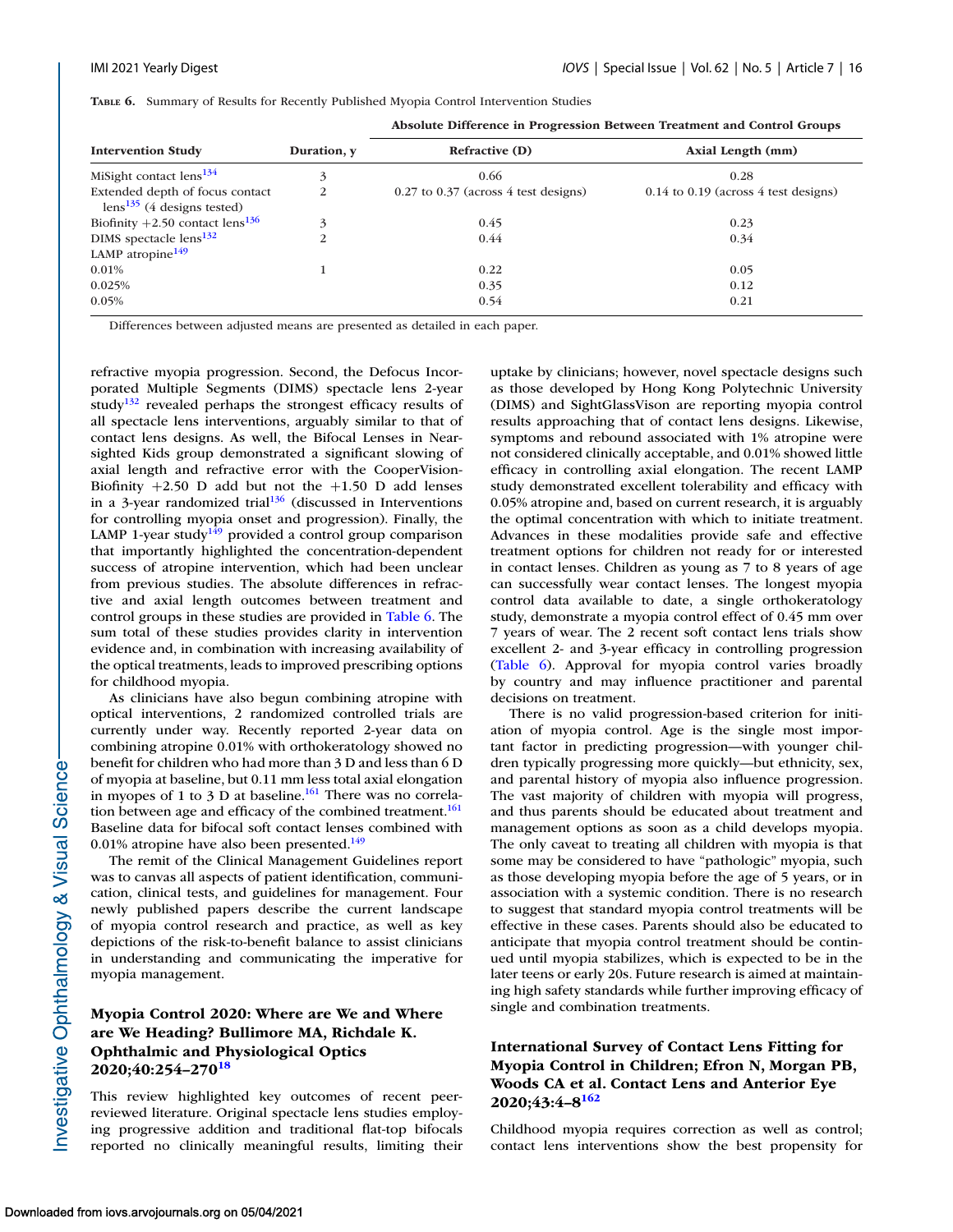achieving both as a monotherapy. Uptake of contact lens fitting for myopia control (MC) in children was evaluated in a serial survey. The proportion of pediatric contact lens fits for MC increased from 0.2% of all fits in 2011 to 6.8% in 2018. This trend is mostly attributable to increase in rigid lens fitting for MC, particularly since 2016. Rigid lens fits for myopia control have increased from only a few percent of all rigid lens fits in 2011 to over 20% from 2016 to 2018, now representing over half of all MC fits but only 12% of all non-MC fits.

Variation by country in the proportion of pediatric contact lens (CL) fits for MC ranged from over 20% of all fits in Austria, Germany, and Hong Kong to no fits in the Czech Republic, Japan, South Korea, and Puerto Rico. Across the 31 countries surveyed, children fit for MC are on average younger (mean 13 years) compared to non-MC fits (mean 15 years); 84% wear their lenses 7 days per week compared to 56% of non-MC fit children.

This survey indicates that despite increases in education and research, clinical application of contact lenses for childhood myopia control is still low. Moreover, the average age for MC fits in this survey is higher than ideal, given that intervention at a younger age (before age 12) is indicated to achieve the greatest myopia control effects.<sup>160</sup> The authors cited international differences in the extent of CL fitting for MC as due to specific lens availability, along with practitioner training, attitudes, and confidence. Overall low uptake was described as likely due to lack of on-label products for most of the survey period and in most parts of the world, uncertainty about efficacy, and lack of awareness among parents of MC benefits. As these data were truncated prior to publication of the IMI Clinical Management Guidelines, it is hoped that future prescribing surveys will indicate a continued upward trend in myopia control contact lens fits to children, along with a downward trend in mean age.

### **Childhood and Lifetime Risk Comparison of Myopia Control With Contact Lenses; Gifford KL. Contact Lens and Anterior Eye 2020;43:26–32[163](#page-21-0)**

Barriers to pediatric contact lens prescribing can include concerns about safety. To address this, the short-term risk of pediatric contact lens wear for myopia control was compared to the lifetime risk of myopia-associated pathology. This analysis determined that the comparative risk of microbial keratitis (MK) across a lifetime of any type of contact lens wear, when presumed to commence at age 8 for myopia control, is less than the lifetime risk of vision impairment with myopia more than 6 D or axial length more than 26 mm. Childhood contact lens wear risks were calculated over 10 years of wear—from age 8 to 17 inclusive. When added to these childhood risks, a lifetime of contact lens wear was modeled by calculation of 47 years of adult contact lens wear (age 18 to 65 years inclusive) plus 10 years of no contact lens wear (from 66 to 75 years inclusive). Peer-reviewed data on infection risk in various contact lens wear modalities were compared to published cumulative risk of vision impairment by age 75. The findings indicated that 10 years of pediatric overnight

orthokeratology wear—the "riskiest" type of myopia control contact lens wear in childhood—presents a 1 in 66 likelihood of MK, compared to a 1 in 33 lifetime risk of vision impairment with myopia of 0.5 to 3.0 D. The "riskiest" way to wear contact lenses over a lifetime was modeled to be 10 years of childhood reusable soft contact lens wear on a daily schedule with 47 years of adult soft contact lens extended wear, presenting a 1 in 7.7 lifetime risk of MK. When compared to lifetime risks presented by myopia to an individual, the risk of vision impairment is 1 in 3.9 for eyes 26 to 28 mm long and 1 in 5 for eyes with 6 to 10 D of myopia. Myopia under 3 D and axial lengths less than 26 mm make a lifetime of orthokeratology or reusable soft contact lens wear more risky by comparison, while a lifetime of daily disposable wear presents a 1 in 76 risk of MK, which is less than any of the calculated myopia risks.

These findings provide scientific basis for clinicians to be proactive in recommending myopia control contact lenses to younger children, as both the short-term safety profile and long-term preventative eye health benefits are evident.

### **Myopia Control: Why Each Diopter Matters; Bullimore MA, Brennan NA. Optometry and Vision Science 2019;96:463–46[5164](#page-21-0)**

While keeping myopia below 6 D and axial length less than 26 mm through myopia control intervention is a key goal, the value of the smaller goal of 1 D of control is perhaps the strongest clinical message to emerge since publication of the IMI Clinical Management Guidelines. Three arguments for the advantages of 1 D lower myopia are presented. First, less visual disability while uncorrected and the relationship to quality of life were explored. As stated by the authors, "Corrected or not, greater refractive error produces greater disability and dependence on whatever mode of correction [is] used."

Second, improved availability and better visual outcomes for future surgical myopia correction were described. Laser in situ keratomileusis has been demonstrated to reduce best-corrected low-contrast acuity in higher myopes, and higher ablations can increase risk of postoperative ectasia. Finally, this important analysis demonstrated that across the range of refractions, each 1 D less of final myopia translates to 40% less lifetime risk of developing myopic maculopathy, which is the most common and serious sightthreatening complication of myopia. This was compared to the Age-Related Eye Disease Study for age-related macular degeneration (ARMD), which found a 25% risk reduction in progression to advanced ARMD through years of administration of antioxidants plus zinc. When viewed similarly as a preventative eye health treatment, and that most myopia control interventions pose low relative risk, reducing an individual's final level of myopia by 1 D presents a clear public health imperative for reducing future visual impairment for millions of myopes around the world. The authors note that while research continues on treatment options and their absolute efficacy, and long-term data are lacking, it is reasonable to speculate that currently available myopia control interventions could provide a cumulative treatment effect of 1 D. This simple perspective on what is a complex field provides the clinical "why" for proactive myopia management.

#### *Acknowledgments*

Supported by the International Myopia Institute. The publication costs of the International Myopia Institute reports were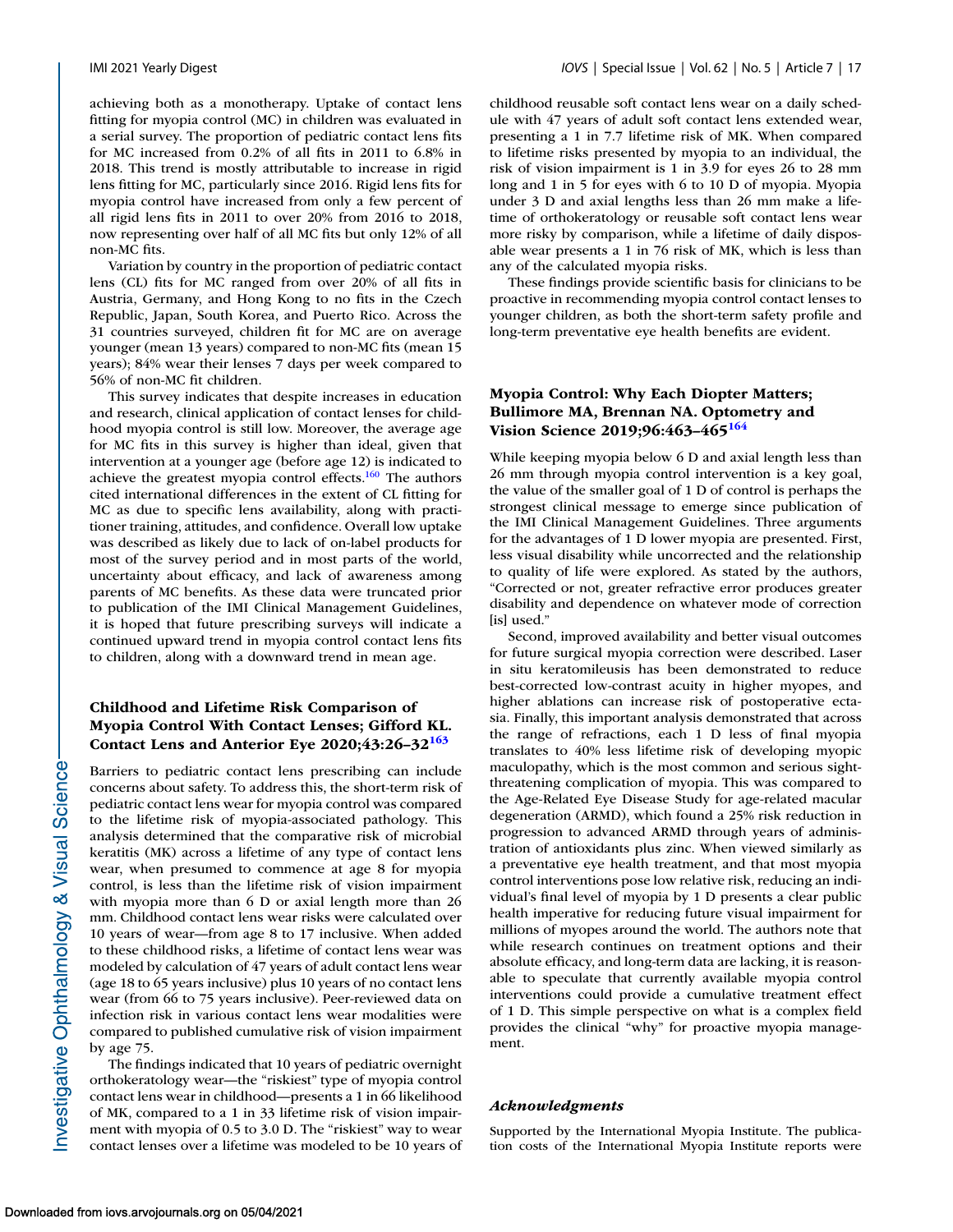<span id="page-17-0"></span>supported by donations from the Brien Holden Vision Institute, Carl Zeiss Vision, CooperVision, Essilor, and Alcon.

IMI Digest 2021—Experimental Models of Emmetropization and Myopia. This work was supported by National Institutes of Health Grants R01 EY-03611 (ELS), F31 HD-097918 (DCT), T32 ES-012870 (DCT), and R01 EY-016435 (MTP); Department of Veterans Affairs Rehabilitation R&D Service Senior Research Career Scientist Award IK6 RX-003134 (MTP); and funds from the Brien Holden Vision Institute and the UH Foundation.

IMI Digest 2021—Genetics. JEBW and AMM were supported by the Intramural Research Program of the National Institutes of Health and CREAM consortium.

SM was supported by Australian National Health and Medical Research Council Grants 1150144 and 1116360. VV was supported by the Netherlands Organization for Scientific Research (NWO); Grant 91617076. CCWK was supported by Netherlands Organization for Scientific Research (NWO); Grant 91815655 and European Research Council (ERC) under the European Union's Horizon 2020 research and innovation programme Grant 648268.

Disclosure: **M. Jong**, None; **J.B. Jonas**, European patent application 16 720 043.5 (P), US patent application US 2019 0085065 (P); **J.S. Wolffsohn**, British Contact Lens Association (C), University of Houston (C), Visioncare Research & CooperVision (C), Portable Aberrometer Japanese Application 2010-220857 (P), Contrast Sensitivity Chart PAT 2012-044/P.O. No: 90580852 UK Patent Application No. 1300844.6 (P), Johnson & Johnson (R); **D.A. Berntsen**, National Institutes of Health/National Eye Institute (F), Bausch + Lomb (F), Visioneering Technologies (C); **P. Cho**, JnJ Vision Care (C), Euclid Systems Corporation (C & S), Menicon Japan Pauline Cho also has (S); **D. Clarkson-Townsend**, None; **D.I. Flitcroft**, None; **K.L. Gifford**, Alcon, Coopervision, Essilor, Hoya, Johnson & Johnson Vision Care, Menicon, Nevakar, Oculus, Visioneering Technologies (C); **A.E.G. Haarman**, None; **C.C.W. Klaver**, None; **M.T. Pardue**, None; **K. Richdale**, Paragon (F), Alcon (F), Euclid (F), Novartis (F), Paragon (C), Novartis (C), CooperVision (C); **P. Sankaridurg**, BHVI (E), coinventor on multiple patents related to myopia (P), Alcon (R), SEED (R), Mark Ennovy (R), Carl Zeiss Vision (R); **V.J.M. Verhoeven**, None; **C.F. Wildsoet**, None; **J.E. Bailey-Wilson**, None; **J.A. Guggenheim**, None; **C.J. Hammond**, None; **J. Kaprio**, None; **S. Macgregor**, None; **D.A. Mackey**, None; **A.M. Musolf**, None; **M.S. Tedja**, None; **V. Vitart**, None; **E.L. Smith III**, optical treatment strategies for myopia (P), Nevakar (C), SightGlass Vision (C), Treehouse Eyes (C), Essilor of America (C), Acucela (C)

#### *References*

- 1. Wolffsohn JS, Flitcroft DI, Gifford KL, et al. IMI myopia control reports overview and introduction. *Invest Ophthalmol Vis Sci*. 2019;60:M1–M19.
- 2. Flitcroft DI, He M, Jonas JB, et al. IMI—defining and classifying myopia: a proposed set of standards for clinical and epidemiologic studies. *Invest Ophthalmol Vis Sci*. 2019;60:M20–M30.
- 3. Holden BA, Fricke TR, Wilson DA, et al. Global prevalence of myopia and high myopia and temporal trends from 2000 through 2050. *Ophthalmology*. 2016;123:1036–1042.
- 4. Ohno-Matsui K, Wu P-C, Yamashiro K, et al. IMI pathologic myopia. *Invest Ophthalmol Vis Sci*. 2021; 62(5).
- 5. Yotsukura E, Torii H, Inokuchi M, et al. Current prevalence of myopia and association of myopia with environmental factors among schoolchildren in Japan. *JAMA Ophthalmol*. 2019;137(11):1233–1239.
- 6. Hopf S, Korb C, Nickels S, et al. Prevalence of myopic maculopathy in the German population: results from the

Gutenberg health study. *Br J Ophthalmol*. 2020;104:1254– 1259.

- 7. Zheng F, Wong CW, Sabanayagam C, et al. Prevalence, risk factors and impact of posterior staphyloma diagnosed from wide-field optical coherence tomography in Singapore adults with high myopia. *Acta Ophthalmol*. 2021;99(2):e144–e153
- 8. Han T, Shang J, Zhou X, Xu Y, Ang M, Zhou X. Refractive outcomes comparing small-incision lenticule extraction and femtosecond laser-assisted laser in situ keratomileusis for high myopia. *J Cataract Refract Surg*. 2020;46:419– 427.
- 9. Ruiz-Medrano J, Montero JA, Flores-Moreno I, Arias L, Garcia-Layana A, Ruiz-Moreno JM. Myopic maculopathy: current status and proposal for a new classification and grading system (ATN). *Prog Retin Eye Res*. 2019;69:80– 115.
- 10. Cumberland PM, Bountziouka V, Rahi JS. Impact of varying the definition of myopia on estimates of prevalence and associations with risk factors: time for an approach that serves research, practice and policy. *Br J Ophthalmol*. 2018;102:1407–1412.
- 11. Grzybowski A, Kanclerz P, Tsubota K, Lanca C, Saw SM. A review on the epidemiology of myopia in school children worldwide. *BMC Ophthalmol*. 2020;20:27.
- 12. Parssinen O, Kauppinen M. Risk factors for high myopia: a 22-year follow-up study from childhood to adulthood. *Acta Ophthalmol*. 2019;97:510–518.
- 13. Sanz Diez P, Yang LH, Lu MX, Wahl S, Ohlendorf A. Growth curves of myopia-related parameters to clinically monitor the refractive development in Chinese schoolchildren. *Graefes Arch Clin Exp Ophthalmol*. 2019;257(5):1045–1053, doi:10.1007/ [s00417-019-04290-6. Epub 2019 Mar 23. PMID: 30903312.](https://doi.org/10.1007/s00417-019-04290-6)
- 13b. Tideman JWL, Polling JR, Vingerling JR, et al. Axial length growth and the risk of developing myopia in European children. *Acta Ophthalmol*. 2018;96:301–309.
- 14. Truckenbrod C, Meigen C, Brandt M, et al. Reference curves for refraction in a German cohort of healthy children and adolescents. *PLoS One*. 2020;15:e0230291.
- 15. Sun YY, et al. Cycloplegic refraction by 1% cyclopentolate in young adults: Is it the gold standard? the Anyang University Students Eye Study (AUSES). *Br J Ophthalmol*. 2019;103:654–658.
- 16. Wolffsohn JS, Kollbaum PS, Berntsen DA, et al. IMI clinical myopia control trials and instrumentation report. *Invest Ophthalmol Vis Sci*. 2019;60:M132–M160.
- 17. Jiang D, Zhang D, Zhang Y, et al. The trend of myopia rate in 61 350 children and adolescents: a crosssectional research in Ningbo, Zhejiang. *Acta Ophthalmol*. 2020;98:e525–e526.
- 18. Bullimore MA, Richdale K. Myopia control 2020: where are we and where are we heading? *Ophthalmic Physiol Opt*. 2020;40:254–270.
- 19. Lee JTL, Guo X, Li Z, Jong M, Sankaridurg P, He M. Progression and longitudinal biometric changes in highly myopic eyes. *Invest Ophthalmol Vis Sci*. 2020;61: 34.
- 20. Chen Y, Xiao O, Guo X, et al. Methodology of the ZOC-BHVI High Myopia Cohort Study: the onset and progression of myopic pathologies and associated risk factors in highly myopic Chinese. *Ophthalmic Epidemiol*. 2018;25:31–38.
- 21. Morgan IG, Rose KA. Myopia: is the nature-nurture debate finally over? *Clin Exp Optom*. 2019;102:3–17.
- 22. Jonas JB, Ohno-Matsui K, Panda-Jonas S. Myopia: anatomic changes and consequences for its etiology. *Asia Pac J Ophthalmol (Phila)*. 2019;8:355–359.
- 23. Leveziel N, Marillet S, Dufour Q, et al. Prevalence of macular complications related to myopia—results of a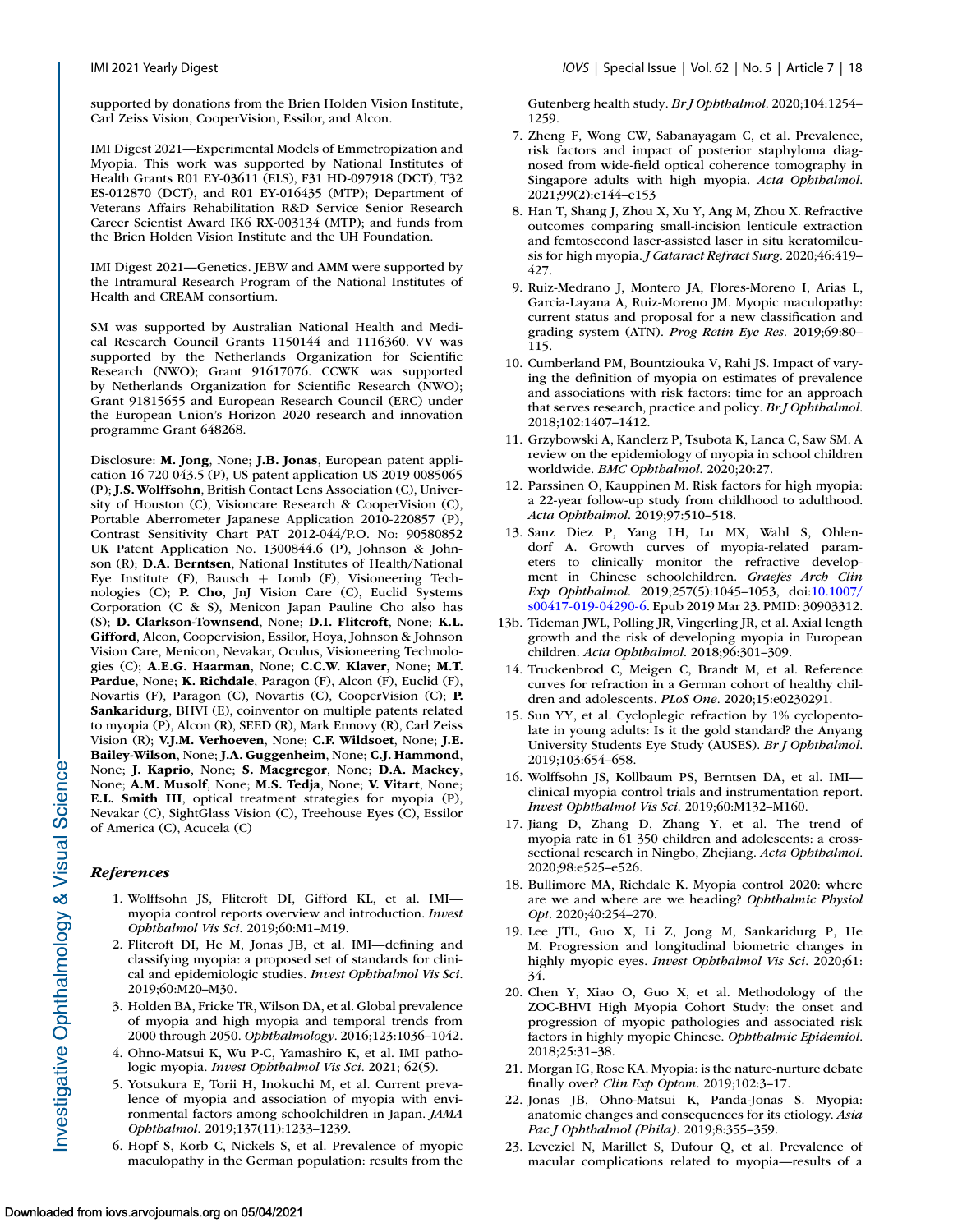<span id="page-18-0"></span>multicenter evaluation of myopic patients in eye clinics in France. *Acta Ophthalmol*. 2020;98:e245–e251.

- 24. Haarman AEG, Enthoven CA, Tideman JWL, Tedja MS, Verhoeven VJM, Klaver CCW. The complications of myopia: a review and meta-analysis. *Invest Ophthalmol Vis Sci*. 2020;61:49.
- 25. Tanaka N, Shinohara K, Yokoi T, et al. Posterior staphylomas and scleral curvature in highly myopic children and adolescents investigated by ultrawidefield optical coherence tomography. *PLoS One*. 2019;14(6):e0218107, doi[:10.1371/journal.pone.0218107.](https://doi.org/10.1371/journal.pone.0218107) PMID: 31181108; PMCID: PMC6557512.
- 26. Matsumura S, et al. Characteristics of myopic traction maculopathy in myopic Singaporean adults. *Br J Ophthalmol*. 2020, doi[:10.1136/bjophthalmol-2020-316182.](https://doi.org/10.1136/bjophthalmol-2020-316182)
- 27. Parolini B, Palmieri M, Finzi A, et al. The new Myopic Traction Maculopathy Staging System.<br>
Eur J Ophthalmol; 2020;8:1120672120930590, *Eur J Ophthalmol*; 2020;8:1120672120930590, doi[:10.1177/1120672120930590.](https://doi.org/10.1177/1120672120930590) Epub ahead of print. PMID: 32506945.
- 28. Jonas JB, Wang YX, Dong L, Panda-Jonas S. High myopia and glaucoma-like optic neuropathy. *Asia Pac J Ophthalmol (Phila)*. 2020;9:234–238.
- 29. Ohno-Matsui K, Kawasaki R, Jonas JB, et al. International photographic classification and grading system for myopic maculopathy. *Am J Ophthalmol*. 2015;159:877– 883.e877.
- 30. Wiesel TN, Raviola E. Myopia and eye enlargement after neonatal lid fusion in monkeys. *Nature*. 1977;266:66–68.
- 31. Troilo D, Smith EL, III, Nickla DL, et al. IMI—report on experimental models of emmetropization and myopia. *Invest Ophthalmol Vis Sci*. 2019;60:M31–M88.
- 32. Rucker F. Monochromatic and white light and the regulation of eye growth. *Exp Eye Res*. 2019;184:172–182.
- 33. Tkatchenko TV, Tkatchenko AV. Pharmacogenomic approach to antimyopia drug development: pathways lead the way. *Trends Pharmacol Sci*. 2019;40:833–852.
- 34. Chakraborty R, Ostrin LA, Benavente-Perez A, Verkicharla PK. Optical mechanisms regulating emmetropisation and refractive errors: evidence from animal models. *Clin Exp Optom*. 2020;103:55–67.
- 35. Benavente-Perez A, Nour A, Troilo D. Short interruptions of imposed hyperopic defocus earlier in treatment are more effective at preventing myopia development. *Sci Rep*. 2019;9:11459.
- 36. Li Y, Liu C, Sun M, et al. Ocular safety evaluation of blue light scleral cross-linking in vivo in rhesus macaques. *Graefes Arch Clin Exp Ophthalmol*. 2019;257:1435–1442.
- 37. Whatham AR, Lunn D, Judge SJ. Effects of monocular atropinization on refractive error and eye growth in infant New World monkeys. *Invest Ophthalmol Vis Sci*. 2019;60:2623–2630.
- 38. Gawne TJ, Ward AH, Norton TT. Juvenile tree shrews do not maintain emmetropia in narrow-band blue light. *Optom Vis Sci*. 2018;95:911–920.
- 39. Guo L, Frost MR, Siegwart JT, Jr, Norton TT. Gene expression signatures in tree shrew sclera during recovery from minus-lens wear and during plus-lens wear. *Mol Vis*. 2019;25:311–328.
- 40. Sajdak BS, Salmon AE, Cava JA, et al. Noninvasive imaging of the tree shrew eye: wavefront analysis and retinal imaging with correlative histology. *Exp Eye Res*. 2019;185:107683.
- 41. El-Nimri NW, Zhang H, Wildsoet CF. The effect of parttime wear of 2-zone concentric bifocal spectacle lenses on refractive error development & eye growth in young chicks. *Exp Eye Res*. 2019;180:184–191.
- 42. Huang Y, Kee CS, Hocking PM, et al. A genome-wide association study for susceptibility to visual experienceinduced myopia. *Invest Ophthalmol Vis Sci*. 2019;60:559– 569.
- 43. Kang BS, Lam TC, Cheung JK, Li KK, Kee CS. Data on corneal proteome and differentially expressed corneal proteins in highly myopic chicks using a data independent quantification approach. *Data Brief*. 2019;26:104478.
- 44. Kang BS, Wang LK, Zheng YP, Guggenheim JA, Stell WK, Kee CS. High myopia induced by form deprivation is associated with altered corneal biomechanical properties in chicks. *PLoS One*. 2018;13:e0207189.
- 45. Kato M, Sato K, Habuta M, et al. Localization of the ultraviolet-sensor Opn5m and its effect on myopiarelated gene expression in the late-embryonic chick eye. *BiochemBiophys Rep*. 2019;19:100665.
- 46. Lin G, Taylor C, Rucker F. Effect of duration, and temporal modulation, of monochromatic light on emmetropization in chicks. *Vision Res*. 2020;166:12–19.
- 47. Liu H, Schaeffel F, Trier K, Feldkaemper M. Effects of 7-methylxanthine on deprivation myopia and retinal dopamine release in chickens. *Ophthalmic Res*. 2020;63:347–357.
- 48. Nickla DL, Schroedl F. Effects of autonomic denervations on the rhythms in axial length and choroidal thickness in chicks. *J Comp Physiol A Neuroethol Sens Neural Behav Physiol*. 2019;205:139–149.
- 49. Nickla DL, Jordan K, Yang J, Singh P. Effects of timeof-day on inhibition of lens-induced myopia by quinpirole, pirenzepine and atropine in chicks. *Exp Eye Res*. 2019;181:5–14.
- 50. Rucker F, Henriksen M, Yanase T, Taylor C. The role of temporal contrast and blue light in emmetropization. *Vision Res*. 2018;151:78–87.
- 51. Swiatczak B, Feldkaemper M, Schaeffel F. Changes in fundus reflectivity during myopia development in chickens. *Biomed Opt Express*. 2019;10:1822–1840.
- 52. Swiatczak B, Feldkaemper M, Schraermeyer U, Schaeffel F. Demyelination and shrinkage of axons in the retinal nerve fiber layer in chickens developing deprivation myopia. *Exp Eye Res*. 2019;188:107783.
- 53. Thomson K, Karouta C, Morgan I, Kelly T, Ashby R. Effectiveness and safety of topical levodopa in a chick model of myopia. *Sci Rep*. 2019;9:18345.
- 54. Wang M, Aleman AC, Schaeffel F. Probing the potency of artificial dynamic ON or OFF stimuli to inhibit myopia development. *Invest Ophthalmol Vis Sci*. 2019;60:2599– 2611.
- 55. Chen W, Zhang H, Zhang Y, Wang Q, Wang Y, Li ZW. Relationship between aquaporin-1 protein expression and choroidal thickness during the recovery of form-deprivation myopia in guinea pigs. *Curr Eye Res*. 2020;45:705–712.
- 56. Ding M, Guo D, Wu J, et al. Effects of glucocorticoid on the eye development in guinea pigs. *Steroids*. 2018;139:1– 9.
- 57. Dong L, Shi XH, Kang YK, Wei WB, Wang YX, Jonas JB. Ocular size and shape in lens-induced Myopization in young Guinea pigs. *BMC ophthalmology*. 2019;19:102.
- 58. Dong L, Shi XH, Kang YK, Wei WB, Wang YX, Jonas JB. Ocular size and shape in lens-induced myopization in young guinea pigs. *BMC Ophthalmol*. 2019;19:102.
- 59. Dong L, Shi XH, Kang YK, et al.. Bruch's Membrane Thickness and Retinal Pigment Epithelium Cell Density in Experimental Axial Elongation. *Scientific reports*. 2019;9:6621.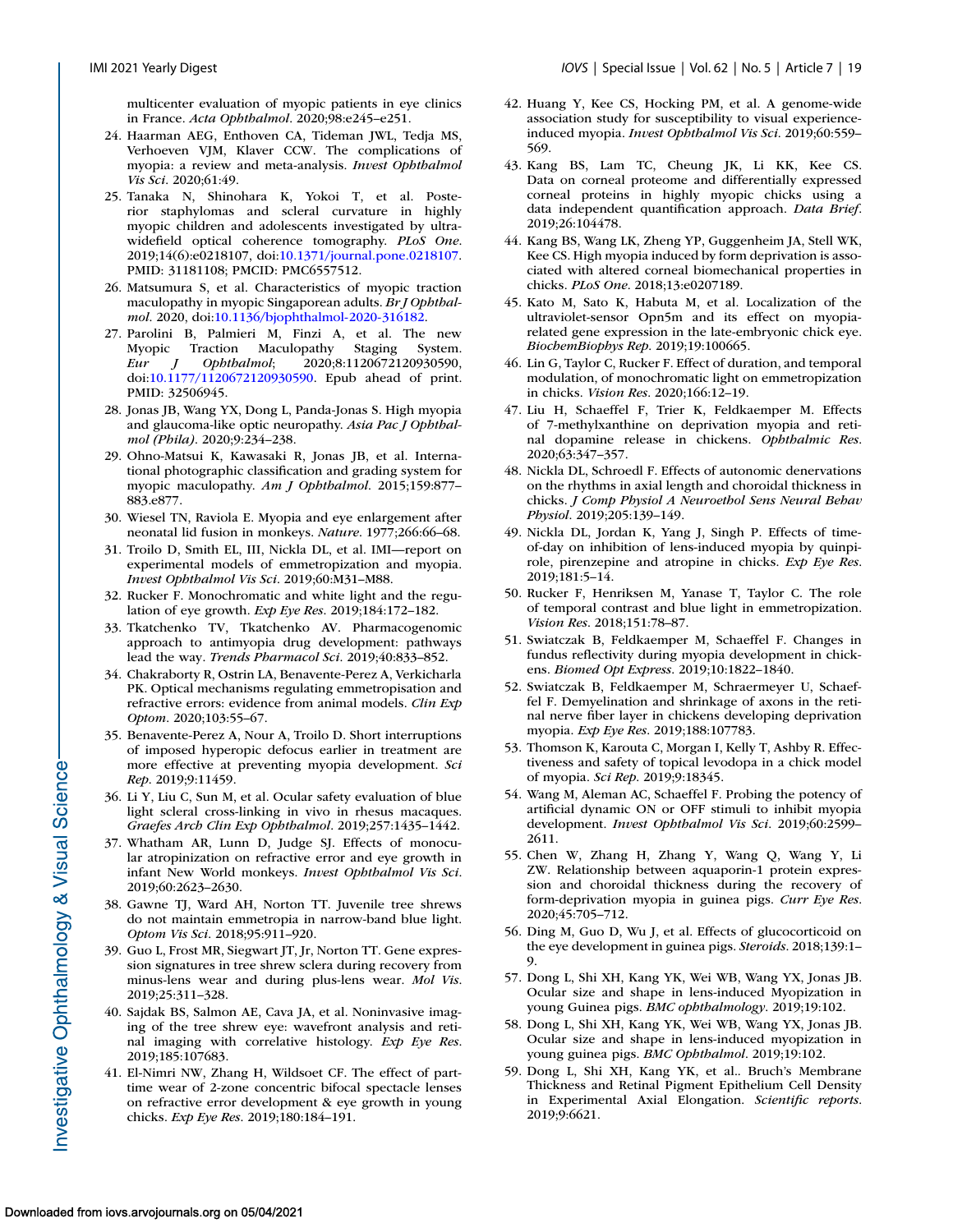- <span id="page-19-0"></span>59b. El-Nimri NW, Yao M, Huerta A, Hoang M, Wildsoet CF. Effect of chronic topical latanoprost on the sclera and lamina cribrosa of form-deprived myopic guinea pigs. *Exp Eye Res*. 2019;186:107740.
- 60. Dong L, Shi XH, Kang YK, et al. Amphiregulin and ocular axial length. *Acta ophthalmologica* 2019;97:e460–e470.
- 60b. Hoang QV, Rohrbach D, McFadden SA, Mamou J. Regional changes in the elastic properties of myopic guinea pig sclera. *Exp Eye Res*. 2019;186:107739.
- 61. Jiang L, Garcia MB, Hammond D, Dahanayake D, Wildsoet CF. Strain-dependent differences in sensitivity to myopia-inducing stimuli in guinea pigs and role of choroid. *Invest Ophthalmol Vis Sci*. 2019;60:1226–1233.
- 62. Li RQ, Lan WZ, Li XN, et al. Effects of the long wavelengthfiltered continuous spectrum on natural refractive development in juvenile guinea pigs. *Int J Ophthalmol*. 2019;12:883–891.
- 63. Pan M, Jiao S, Reinach PS, et al. Opposing effects of PPARalpha agonism and antagonism on refractive development and form deprivation myopia in guinea pigs. *Invest Ophthalmol Vis Sci*. 2018;59:5803–5815.
- 64. Shan SW, Tse DY, Zuo B, et al. Data on differentially expressed proteins in retinal emmetropization process in guinea pig using integrated SWATH-based and targetedbased proteomics. *Data Brief*. 2018;21:1750–1755.
- 65. Sun Y, Zhao N, Liu W, et al. Study of vesicular monoamine transporter 2 in myopic retina using [(18)F]FP-(+)-DTBZ. *Mol Imaging Biol*. 2018;20:771–779.
- 66. El-Nimri NW, Wildsoet CF. Effects of topical latanoprost on intraocular pressure and myopia progression in young guinea pigs. *Invest Ophthalmol Vis Sci*. 2018;59:2644– 2651.
- 67. Tao Y, Li XL, Sun LY, Wei YH, Yu XT, Wang H. Effect of green flickering light on myopia development and expression of M1 muscarinic acetylcholine receptor in guinea pigs. *Int J Ophthalmol*. 2018;11:1755–1760.
- 68. Tian T, Zou L, Wu S, Liu H, Liu R. Wavelength defocus and temporal sensitivity affect refractive development in guinea pigs. *Invest Ophthalmol Vis Sci*. 2019;60:2173– 2180.
- 69. Yang GY, Liu FY, Li X, Zhu QR, Chen BJ, Liu LQ. Decreased expression of gap junction delta-2 (GJD2) messenger RNA and connexin 36 protein in formdeprivation myopia of guinea pigs. *Chin Med J (Engl)*. 2019;132:1700–1705.
- 70. Zhan X, Zhu ZC, Sun SQ, Wen YC. Dynamic changes of activator protein 1 and collagen I expression in the sclera of myopia guinea pigs. *Int J Ophthalmol*. 2019;12:1272– 1276.
- 71. Zhang L, Qu X. The effects of high lighting on the development of form-deprivation myopia in guinea pigs. *Invest Ophthalmol Vis Sci*. 2019;60:4319–4327.
- 72. Zhang S, Zhang G, Zhou X, et al. Changes in choroidal thickness and choroidal blood perfusion in guinea pig myopia. *Invest Ophthalmol Vis Sci*. 2019;60:3074–3083.
- 73. Chakraborty R, Yang V, Park HN, et al. Lack of cone mediated retinal function increases susceptibility to formdeprivation myopia in mice. *Exp Eye Res*. 2019;180:226– 230.
- 74. Gong X, Wu XH, Liu AL, et al. Optic nerve crush modulates refractive development of the C57BL/6 mouse by changing multiple ocular dimensions. *Brain Res*. 2020;1726:146537.
- 75. Gong Y, He X, Li Q, et al. SCF/SCFR signaling plays an important role in the early morphogenesis and neurogenesis of human embryonic neural retina. *Development*. 2019;146(20):dev174409.
- 76. Driver SGW, Jackson MR, Richter K, et al. Biallelic variants in EFEMP1 in a man with a pronounced connective tissue phenotype. *Eur J Hum Genet*. 2020;28:445–452.
- 77. Hsi E, Wang YS, Huang CW, Yu ML, Juo SH, Liang CL. Genome-wide DNA hypermethylation and homocysteine increase a risk for myopia. *Int J Ophthalmol*. 2019;12:38– 45.
- 78. Liang CL, Hsu PY, Ngo CS, Seow WJ, et al. HOXA9 is a novel myopia risk gene. *BMC Ophthalmol*. 2019 Jan 23;19(1):28, doi[:10.1186/s12886-019-1038-9.](https://doi.org/10.1186/s12886-019-1038-9) PMID: 30674274; PMCID: PMC6343304.
- 79. Jiang X, Kurihara T, Ikeda SI, et al. Inducement and evaluation of a murine model of experimental myopia. *J Vis Exp*. 2019.
- 80. Li Q, Lei F, Tang Y, et al. Megalin mediates plasma membrane to mitochondria cross-talk and regulates mitochondrial metabolism. *Cell Mol Life Sci*. 2018;75:4021– 4040.
- 81. Mori K, Kurihara T, Jiang X, et al. Effects of hyperoxia on the refraction in murine neonatal and adult models. *Int J Mol Sci*. 2019;20(23):6014.
- 82. Mori K, Kurihara T, Miyauchi M, et al. Oral crocetin administration suppressed refractive shift and axial elongation in a murine model of lens-induced myopia. *Sci Rep*. 2019;9:295.
- 83. Nebert DW, Liu Z. SLC39A8 gene encoding a metal ion transporter: discovery and bench to bedside. *Hum Genomics*. 2019;13:51.
- 84. Pan F. Defocused image changes signaling of ganglion cells in the mouse retina. *Cells*. 2019;8(7):640.
- 85. Seow WJ, Ngo CS, Pan H, et al. In-utero epigenetic factors are associated with early-onset myopia in young children. *PLoS One*. 2019;14:e0214791.
- 86. Singh H, Sahajpal NS, Singh H, et al. Pre-clinical and cellular toxicity evaluation of 7-methylxanthine: an investigational drug for the treatment of myopia. *Drug Chem-Toxicol*[. 2019 Jul 12;1–10, doi:10.1080/01480545.2019.](https://doi.org/10.1080/01480545.2019.1635615) 1635615. Epub ahead of print. PMID: 31298043.
- 87. Stone RA, McGlinn AM, Chakraborty R, et al. Altered ocular parameters from circadian clock gene disruptions. *PLoS One*. 2019;14:e0217111.
- 88. Storm T, Burgoyne T, Dunaief JL, Christensen EI, Futter C, Nielsen R. Selective ablation of megalin in the retinal pigment epithelium results in megaophthalmos, macromelanosome formation and severe retina degeneration. *Invest Ophthalmol Vis Sci*. 2019;60:322–330.
- 89. Szczerkowska KI, Petrezselyova S, Lindovsky J, et al. Myopia disease mouse models: a missense point mutation (S673G) and a protein-truncating mutation of the Zfp644 mimic human disease phenotype. *Cell Biosci*. 2019;9: 21.
- 90. Tanaka Y, Kurihara T, Hagiwara Y, et al. Ocularcomponent-specific miRNA expression in a murine model of lens-induced myopia. *Int J Mol Sci*. 2019;20(15): 3629.
- 91. Tkatchenko TV, Shah RL, Nagasaki T, Tkatchenko AV. Analysis of genetic networks regulating refractive eye development in collaborative cross progenitor strain mice reveals new genes and pathways underlying human myopia. *BMC Med Genomics*. 2019;12:113.
- 92. Vutipongsatorn K, Nagaoka N, Yokoi T, et al. Correlations between experimental myopia models and human pathologic myopia. *Retina*. 2019;39:621–635.
- 93. Wang LZ, Syn N, Li S, et al. The penetration and distribution of topical atropine in animal ocular tissues. *Acta Ophthalmol*. 2019;97:e238–e247.
- 94. Zhou YF, Shi LJ, Yao J, et al. Microarray analysis of circRNA expression pattern in corneal neovascularization. *Cornea*. 2019;38:1443–1449.
- 95. Liu Y, Wang Y, Lv H, Jiang X, Zhang M, Li X. Alphaadrenergic agonist brimonidine control of experimentally induced myopia in guinea pigs: a pilot study. *Mol Vis*. 2017;23:785–798.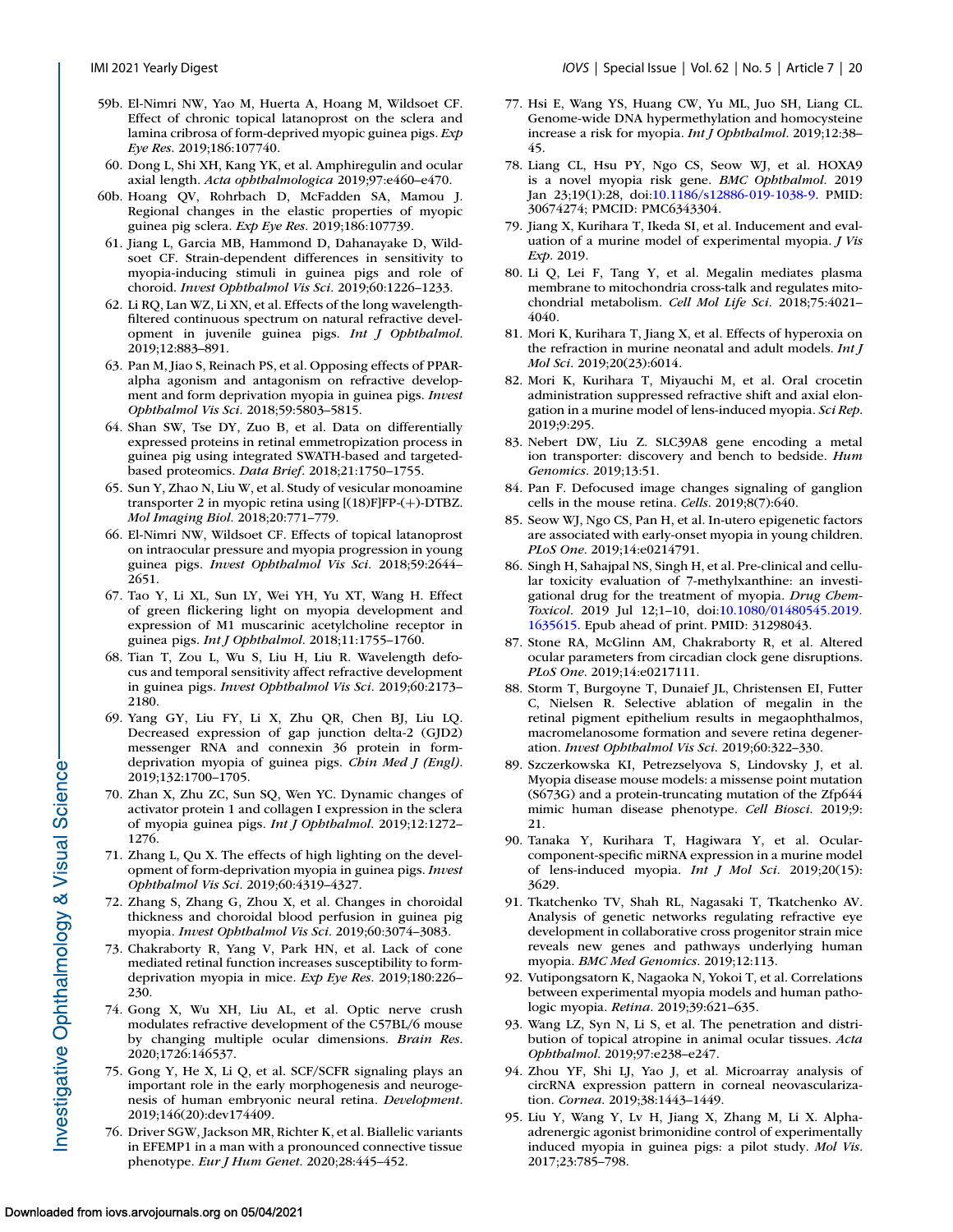- <span id="page-20-0"></span>96. Wallman J, Gottlieb MD, Rajaram V, Fugate-Wentzek LA. Local retinal regions control local eye growth and myopia. *Science*. 1987;237:73–77.
- 97. Smith EL, III, Huang J, Hung LF, Blasdel TL, Humbird TL, Bockhorst KH. Hemiretinal form deprivation: evidence for local control of eye growth and refractive development in infant monkeys. *Invest Ophthalmol Vis Sci*. 2009;50:5057–5069.
- 98. Chakraborty R, Pardue MT. Molecular and Biochemical Aspects of the Retina on Refraction. *Progress in molecular biology and translational science*. 2015;134:249–267.and
- 98b. Park H, Jabbar SB, Tan CC, et al. Visually-driven ocular growth in mice requires functional rod photoreceptors. *Invest Ophthalmol Vis Sci*. 2014;55:6272–6279.
- 99. Crewther DP. The role of photoreceptors in the control of refractive state. *Progress in retinal and eye research*. 2000;19:421–457.
- 99b. Ramos RG, Olden K. Gene-environment interactions in the development of complex disease phenotypes. *Int J Environ Res Public Health*. 2008;5:4–11.
- 100. Tedja MS, Haarman AEG, Meester-Smoor MA, et al. IMI—myopia genetics report. *Invest Ophthalmol Vis Sci*. 2019;60:M89–M105.
- 101. Hysi PG, Choquet H, Khawaja AP, et al. Meta-analysis of 542,934 subjects of European ancestry identifies new genes and mechanisms predisposing to refractive error and myopia. *Nat Genet*. 2020;52:401–407.
- 102. Musolf AM, Simpson CL, Alexander TA, et al. Genomewide scans of myopia in Pennsylvania Amish families reveal significant linkage to 12q15, 8q21.3 and 5p15.33. *Hum Genet*. 2019;138:339–354.
- 103. Simpson CL, Musolf AM, Li Q, et al. Exome genotyping and linkage analysis identifies two novel linked regions and replicates two others for myopia in Ashkenazi Jewish families. *BMC Med Genet*. 2019;20:27.
- 104. Tkatchenko AV, Tkatchenko TV, Guggenheim JA, et al. APLP2 regulates refractive error and myopia development in mice and humans. *PLoS Genet*. 2015;11:e1005432.
- 105. Boutin TS, Charteris DG, Chandra A, et al. Insights into the genetic basis of retinal detachment. *Hum Mol Genet*. 2020;29:689–702.
- 106. Han X, Ong JS, An J, et al. Association of myopia and intraocular pressure with retinal detachment in European descent participants of the UK Biobank cohort: a Mendelian randomization study. *JAMA Ophthalmol*. 2020;138:671–678.
- 107. Williams C, Suderman M, Guggenheim JA, et al. Grandmothers' smoking in pregnancy is associated with a reduced prevalence of early-onset myopia. *Sci Rep*. 2019;9:15413.
- 108. Vishweswaraiah S, Swierkowska J, Ratnamala U, et al. Epigenetically dysregulated genes and pathways implicated in the pathogenesis of non-syndromic high myopia. *Sci Rep*. 2019;9:4145.
- 109. Zhu Y, Li W, Zhu D, Zhou J. microRNA profiling in the aqueous humor of highly myopic eyes using next generation sequencing. *Exp Eye Res*. 2020;195:108034.
- 110. Chen CF, Hua K, Woung LC, et al. Expression profiling of exosomal miRNAs derived from the aqueous humor of myopia patients. *Tohoku J Exp Med*. 2019;249:213–221.
- 111. Chang WA, Hsiao YT, Lin HC, Jian SF, Chen YJ, Kuo PL. Deduction of novel genes potentially involved in the effects of very low dose atropine (0.003%) treatment on corneal epithelial cells using next-generation sequencing and bioinformatics approaches. *Medicina (Kaunas)*. 2019;55(9):589.
- 112. Hsiao YT, Chang WA, Kuo MT, et al. Systematic analysis of transcriptomic profile of the effects of low dose atropine treatment on scleral fibroblasts using next-

generation sequencing and bioinformatics. *Int J Med Sci*. 2019;16:1652–1667.

- 113. Wei Q, Zhang T, Fan J, et al. Pathological myopia-induced antioxidative proteins in the vitreous humor. *Ann Transl Med*. 2020;8:193.
- 114. Peng M, Wei Y, Zhang Z, et al. Increased levels of DKK1 in vitreous fluid of patients with pathological myopia and the correlation between DKK1 levels and axial length. *Curr Eye Res*. 2020;45:104–110.
- 115. Enthoven CA, Tideman JWL, Polling JR, et al. Interaction between lifestyle and genetic susceptibility in myopia: the Generation R study. *Eur J Epidemiol*. 2019;34:777– 784.
- 116. Pozarickij A, Williams C, Hysi PG, Guggenheim JA, Eye UKB, Vision C. Quantile regression analysis reveals widespread evidence for gene-environment or genegene interactions in myopia development. *Commun Biol*. 2019;2:167.
- 117. Wildsoet CF, Chia A, Cho P, et al. IMI—interventions for controlling myopia onset and progression report. *Invest Ophthalmol Vis Sci*. 2019;60:M106–M131.
- 118. Zadnik K, Sinnott LT, Cotter SA, et al. Prediction of juvenile-onset myopia. *JAMA Ophthalmol*. 2015;133:683– 689.
- 119. Ghorbani Mojarrad N, Plotnikov D, Williams C, et al. Association Between Polygenic Risk Score and Risk of Myopia. *JAMA Ophthalmol*. 2019 Oct 31;138(1):7–13, doi:10.1001/ [jamaophthalmol.2019.4421. Epub ahead of print. PMID:](https://doi.org/10.1001/jamaophthalmol.2019.4421) 31670792; PMCID: PMC6824229.
- 120. Ding X, Zhang R, Zhang S, Zhuang H, Xu G Differential expression of connective tissue growth factor and hepatocyte growth factor in the vitreous of patients with high myopia versus vitreomacular interface disease. *BMC Ophthalmol*. 2019;19:25.
- 121. Tedja MS, Wojciechowski R, Hysi PG, et al. Genomewide association meta-analysis highlights light-induced signaling as a driver for refractive error. *Nat Genet*. 2018;50:834–848.
- 122. Chua WH, Balakrishnan V, Chan YH, et al. Atropine for the treatment of childhood myopia. *Ophthalmology*. 2006;113:2285–2291.
- 123. Yen MY, Liu JH, Kao SC, Shiao CH. Comparison of the effect of atropine and cyclopentolate on myopia. *Ann Ophthalmol*. 1989;21:180–182, 187.
- 124. Seider MI, Lee RY, Wang D, Pekmezci M, Porco TC, Lin SC. Optic disk size variability between African, Asian, white, Hispanic, and Filipino Americans using Heidelberg retinal tomography. *J Glaucoma*. 2009;18:595–600.
- 125. Chen YP, Prashar A, Erichsen JT, To CH, Hocking PM, Guggenheim JA. Heritability of ocular component dimensions in chickens: genetic variants controlling susceptibility to experimentally induced myopia and pretreatment eye size are distinct. *Invest Ophthalmol Vis Sci*. 2011;52:4012–4020.
- 126. Iglesias AI, Ong JS, Khawaja AP, et al. Determining possible shared genetic architecture between myopia and primary open-angle glaucoma. *Invest Ophthalmol Vis Sci*. 2019;60:3142–3149.
- 127. Leung CK, Cheng AC, Chong KK, et al. Optic disc measurements in myopia with optical coherence tomography and confocal scanning laser ophthalmoscopy. *Invest Ophthalmol Vis Sci*. 2007;48:3178–3183.
- 128. Jonas JB. Optic disk size correlated with refractive error. *Am J Ophthalmol*. 2005;139:346–348.
- 130. Wolffsohn JS, Calossi A, Cho P, et al. Global trends in myopia management attitudes and strategies in clinical practice—2019 update. *Cont Lens Anterior Eye*. 2020;43:9–17.
- 131. Wildsoet CF, Chia A, Cho P, et al. IMI—Interventions Myopia Institute: interventions for controlling myopia